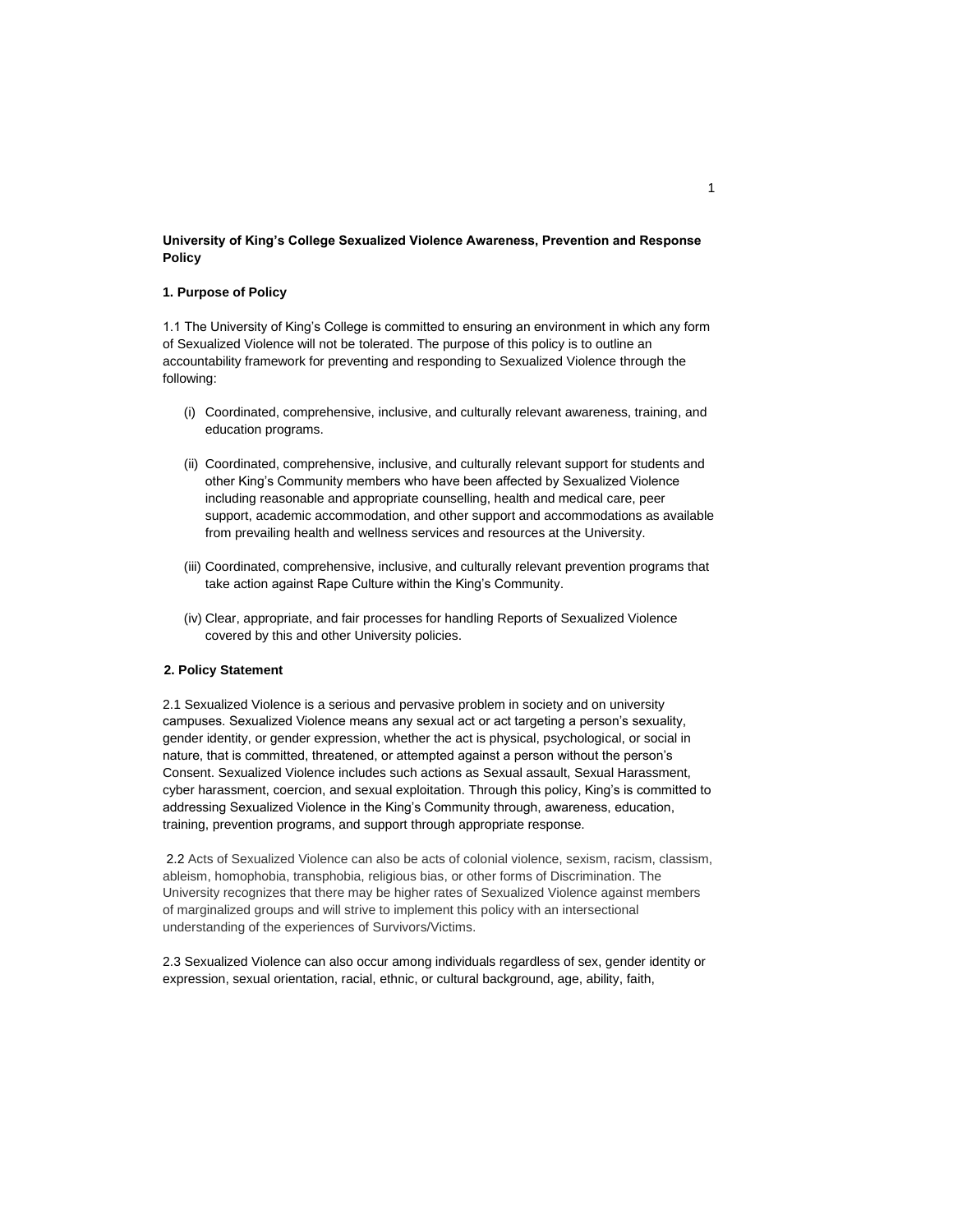socioeconomic standing, or academic standing. In addition, Sexualized Violence can occur among individuals regardless of their reputations, social circles, and relationship to one another.

2.4 Sexualized Violence can have serious impacts on an individual's physical, mental, emotional, and spiritual health and wellness. The University of King's College recognizes the possible traumatic effects of Sexualized Violence and shall provide assistance to individuals seeking support as reasonable and appropriate, and as available from prevailing health and wellness services and resources at the University. A formal Report is not necessary in order to access supports.

2.5 This policy applies to all University of King's College Community Members inclusive of students, staff, administrators, faculty, librarians, members of the Board of Governors, and visitors; including adjunct and visiting faculty, volunteers, contractors, and alumni. The policy applies to individuals currently associated with the University in any of the aforementioned capacities, or who were associated with the University when Sexualized Violence occurred.

2.6 The Disclosing and/or Reporting process is available to all University of King's College Community Members and Visitors whether the Sexualized Violence occurred on campus, on other campuses, off campus, online, through various forms of multimedia (including but not limited to photos, videos, text messages, social media, etc.), or while representing or conducting University business.

2.7 Individuals who have experienced Sexualized Violence will receive support and / or accommodation as appropriate and reasonable with respect to disclosures and Reports of Sexualized Violence, regardless of the role of the Respondent in the King's Community. King's is committed to respecting the privacy and confidentiality of all individuals, including the Survivor/Victim, Respondent, and witnesses.

2.8 The University of King's College will take reasonable steps to protect every individual involved in a process included in this policy from Retaliation. The University reserves the right to address the potential for Retaliation by providing appropriate and reasonable accommodations and/or by imposing interim measures appropriate in the circumstances.

2.9 Other University policies and procedures relevant to the subject of Sexualized Violence include the following:

- (i) The Unive[rsity of King's College Code of Conduct \(Y](https://policies.ukings.ca/wp-content/uploads/2017/01/YellowBook.pdf)ellow Book);
- (ii) Policy and Procedures for Prevention of Discrimination and Harassment (Yellow Book pp. 20-27);
- (iii) The University of King's College Employee Handbook (Red Book).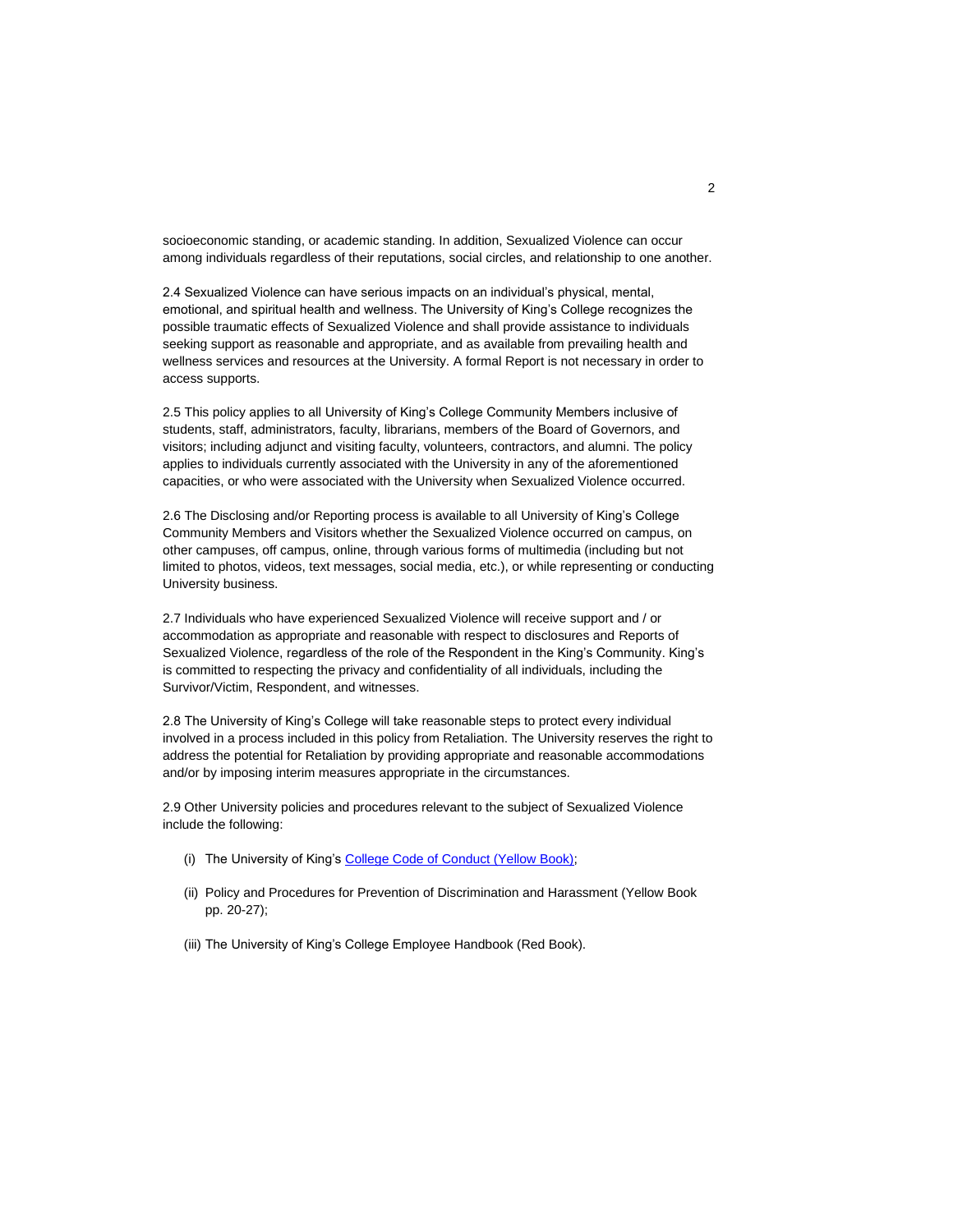2.10 The University of King's College is a place of academic work. As such, none of the definitions in this Policy shall be construed in such a way to limit or hinder normal and expected academic freedom, expression, or practices, including professional Journalistic practices as set out in the Journalism Ethics Policy.

2.11 In the event of any conflict between this policy and other University policies or procedures, this policy will prevail. In the event that a conflict arises between the provisions of this policy and any relevant collective agreement, the terms of the collective agreement prevail.

## **3. Principles Guiding this Policy**

The University of King's College recognizes that universities can play a significant role in preventing Sexualized Violence, supporting Survivors/Victims, and holding Respondents accountable. The University of King's College is committed to providing and maintaining an environment in which Sexualized Violence is unacceptable and not tolerated and to ensuring procedural fairness.

#### 3.1 Survivor-Centered Approach

This Sexualized Violence Policy is Survivor-Centered in that the University recognizes that individuals affected by Sexualized Violence are integral decision-makers in situations pertaining to themselves and should be allowed to determine whether and to whom they wish to Disclose or Report, including:

- (i) Whether to pursue formal criminal and/or internal avenues of redress; and,
- (ii) Whether to Disclose to a Support Person and seek out support services.

## 3.2 Commitment to Survivors/Victims

The University of King's College recognizes the traumatic effects of Sexualized Violence. The University is committed to a Trauma-Informed Sexualized Violence policy and process. Survivors/Victims at King's shall be treated with compassion, dignity, and respect.

#### 3.3 Supports and Services

The University of King's College is committed to providing appropriate support and information about options available to Survivors/Victims. Survivors/Victims at the University of King's College shall:

- (i) Be provided with non-judgmental and empathetic supports free from discrimination;
- (ii) Be provided with timely safety-planning assistance;
- (iii) Have confidentiality maintained and any limits to confidentiality explained;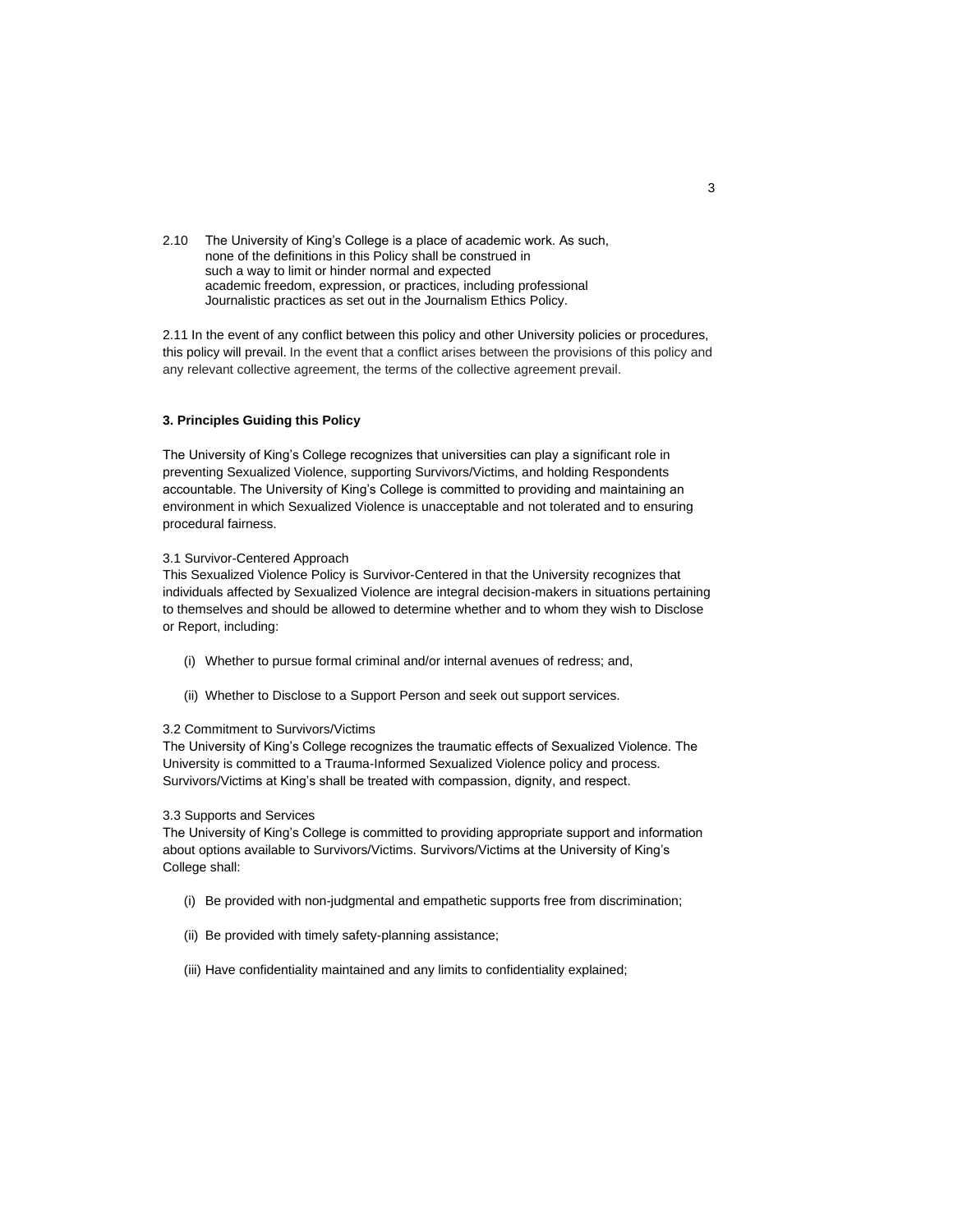(iv) Be informed of the procedures in place to address Sexualized Violence;

- (v) Be informed about on and off-campus supports and services available to them, and to receive Survivor/Victim-driven supports and services appropriate to their social identities including race, Indigeneity, economic status, gender identity and expression, sexual orientation, language, age, ancestry, ethnicity, ability, faith, and/or immigration status;
- (vi) Be provided with necessary academic, workplace, extracurricular, and/or housing/dining accommodations as appropriate and reasonable;
- (vii) Decide whether to pursue criminal or non-criminal Reporting options subject to the limits described in this policy;
- (viii) Determine what and how much they choose to Disclose and to whom;
- (ix) Have reasonable and necessary actions taken to prevent further unwanted contact with the Respondent(s);
- (x) Have options for Reporting and/or filing a complaint outlined clearly, and, wherever possible, retain control over the matter and any decision pertaining to their experience, including Reporting to police.

#### 3.4 Confidentiality

The University of King's College recognizes that confidentiality is key to creating an environment and culture where Survivors/Victims feel safe to Disclose and seek support and accommodation. See Section 7 on Confidentiality and the Limits of Confidentiality.

### 3.5 Prevention and Ongoing Education

The University of King's College recognizes the extreme impact that Rape Culture has on society and will work collaboratively within its Community to develop programs around this serious systemic issue. King's is committed to providing ongoing training, education, prevention and awareness programs aimed at challenging attitudes and behaviours that perpetuate Sexualized Violence and uphold Rape Culture.

3.5.1 The University of King's College will ensure that these programs are communicated to the King's Community. It will maintain a dedicated webpage on Sexualized Violence to keep the King's Community up to date on all prevention and education programs, as well as training opportunities, so that the King's community is aware of the supports, services, and training available.

#### 3.6 University Resources

The University of King's College will support these initiatives through staff training, programming, and education, and related University resources. The University and associated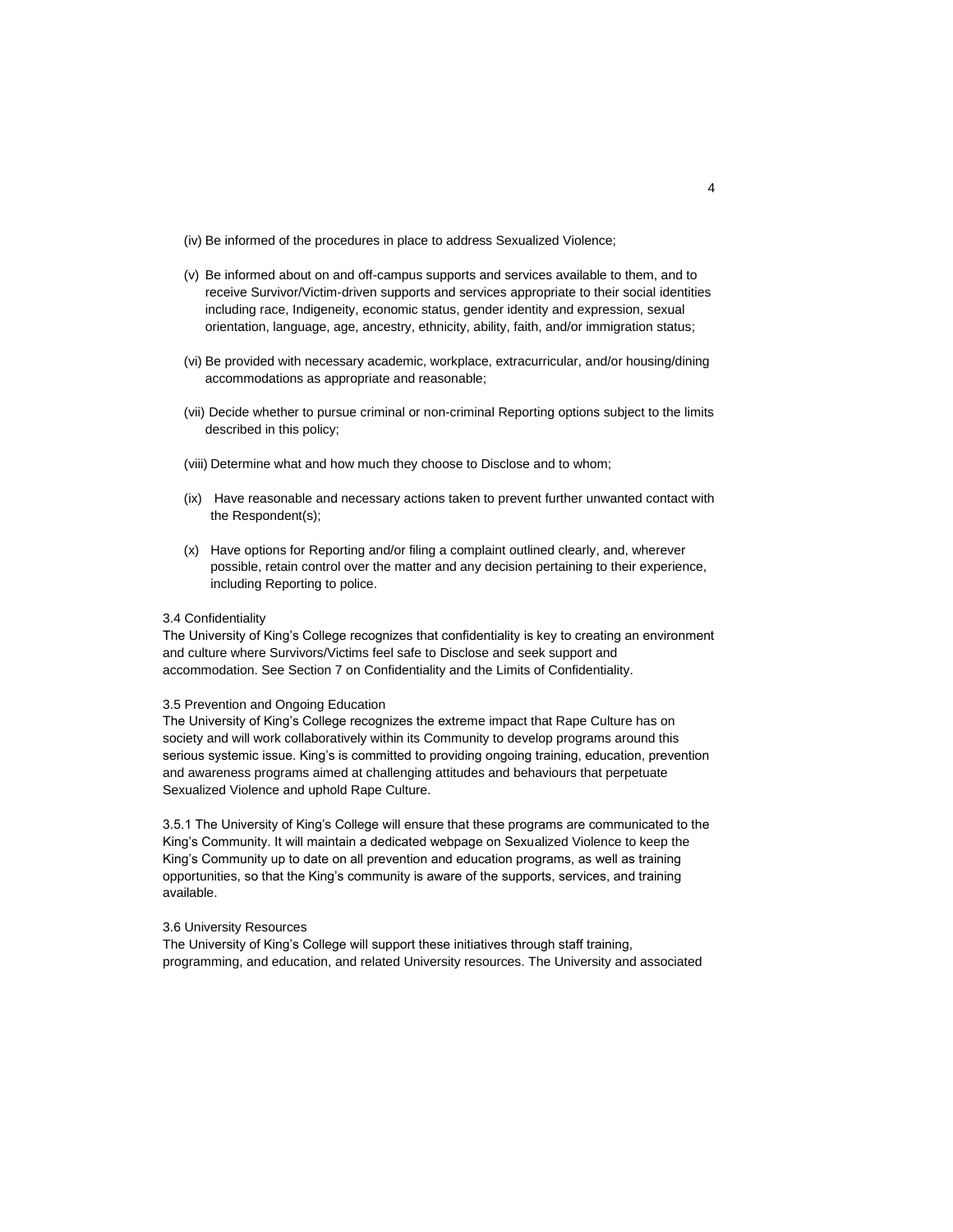committees will broadly communicate these initiatives and effectively respond to the needs of the King's Community.

### 3.7 Timely Process

All University of King's College officials in any way associated with the implementation of this policy are required to ensure timeliness of response regarding access to appropriate and reasonable supports, services, and accommodations. Additionally, King's is committed to ensuring that its processes for addressing Sexualized Violence are procedurally fair and promote timely resolution for those making Reports and for Respondents.

#### 3.8 Mandated Review

In recognition of evolving knowledge, standards, resources, and legislation, the University is committed to reviewing this Sexualized Violence policy within the first year of its implementation, and at least every two years thereafter. The Sexualized Violence Policy Implementation Advisory Committee or Equity Committee shall constitute a review committee that includes representatives from all constituencies of the King's Community. In reviewing the policy members shall consult and obtain comments from the various constituencies.

#### 3.9 Yearly Reporting

The Sexual Health and Safety Officer will provide a yearly report to the University of King's College Board of Governors on the progress and implementation of this policy.

#### **4. Definitions**

**Board of Appeals and Discipline:** hears appeals of recommendations made by the Sexualized Violence Hearing Panel. See Yellow Book p.16

**Complainant:** In law and in many Sexualized Violence policies, an individual directly impacted by Sexualized Violence who has brought forward a Report under this policy. This policy uses "Survivor/Victim" where other policies may use "Complainant."

**Coercion:** In general terms, Coercion occurs when one person puts pressure on another to do something they might not want to do otherwise. When people are coerced, they are not saying "yes" on their own terms. This looks very different from consensual sexual activity (see definition for "Consent" below). Coercion can be explicit, as it is when verbal forms of pressure or intimidation are used. In the context of Sexualized Violence, explicit Coercion is using manipulation against someone until they give in to sexual advances or romantic encounters. Coercion often takes on less explicit forms as well. For instance, a substantial power imbalance between the involved people suggests Coercion is being used by the more powerful person or persons, regardless of their own intention or expressed claims.

Related to Coercion and Consent (defined below) is this note on **Romantic or Sexual Relationships Among Members of the King's Community**;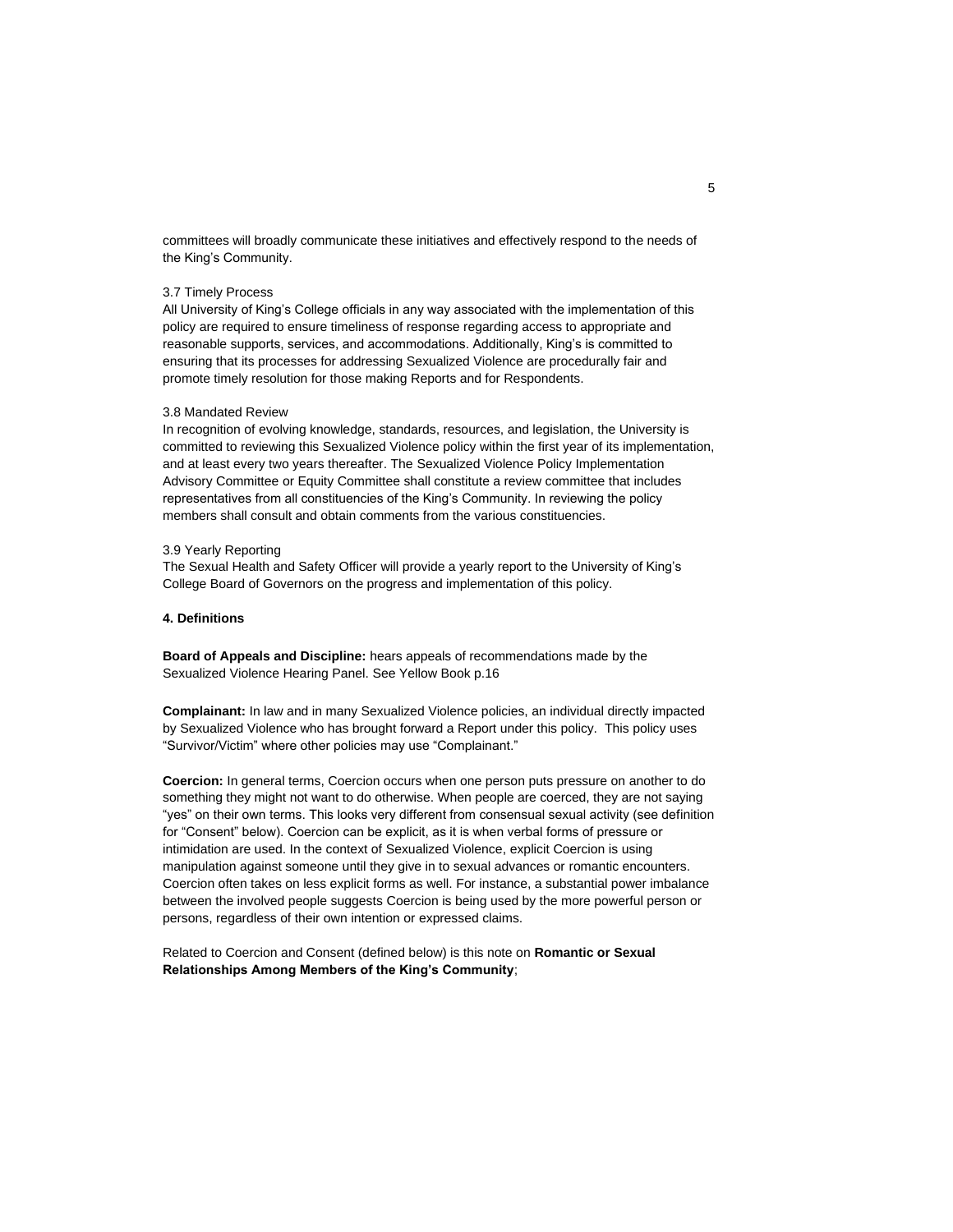a) The purpose of the King's Sexualized Violence Policy is to ensure an environment where Sexualized Violence is not tolerated. To this end this policy will address sexual and romantic relationships amongst members of the University community. These include, but are not limited to, relations among Undergraduate Students and Dons, TAs, Instructors, Facilities/Hospitality/Cleaning Staff, and Staff employed in administrative capacities. As a general proposition, the University believes sexual or romantic relationships that involve an asymmetrical power dynamic or an imbalance of authority, because of their inherently coercive (see definition of "Coercion" above) nature, are inconsistent with the Sexualized Violence Policy. They have the potential to cause harm to the educational, residential, and/or employment environment of the individuals involved and those who work and study with them. The University therefore strongly discourages sexual or romantic relationships where such a power dynamic presents itself.

b) In particular, the teaching and learning relationship between an Instructor and a Student must be protected from influences or activities that interfere with learning and personal development. Engaging in romantic or sexual relationships with students is a Conflict of Interest for Instructors and Instructors are to avoid such relationships.

c) Any member of the King's community with a complaint or charge of Sexual Harassment, Sexual Assault or any other form of Sexualized Violence involving any other member of the King's Community, which may or may not arise from a romantic or sexual relationship, may seek the support of the Sexual Health and Safety.

**Confidentiality:** Confidentiality is an essential principle in creating an environment in which Survivors/Victims of Sexualized Violence feel safe to Disclose, Report, and seek available supports and accommodation. The University will keep Disclosures and Reports of Sexualized Violence confidential to the greatest extent possible and in accordance with the *Freedom of Information and Protection of Privacy Act*. Those consulting this policy should be aware of the limits of Confidentiality as outlined in Section 7.

**Conflict of Interest:** A conflict of interest exists where there is a potential or actual divergence between the personal interests of a University member and that member's obligation to uphold the interests and mission of the University. In a conflict of interest situation, an impartial observer might reasonably question whether actions or decisions taken by the University member on behalf of the university are influenced by consideration of personal interests.

**Consent**: Means an active, direct, voluntary, unimpaired, and conscious choice and agreement to engage in sexual activity.

For clarity:

(i) A person is incapable of giving Consent if they are incapacitated by drugs or alcohol, asleep, unconscious, or otherwise lacking the capacity to Consent;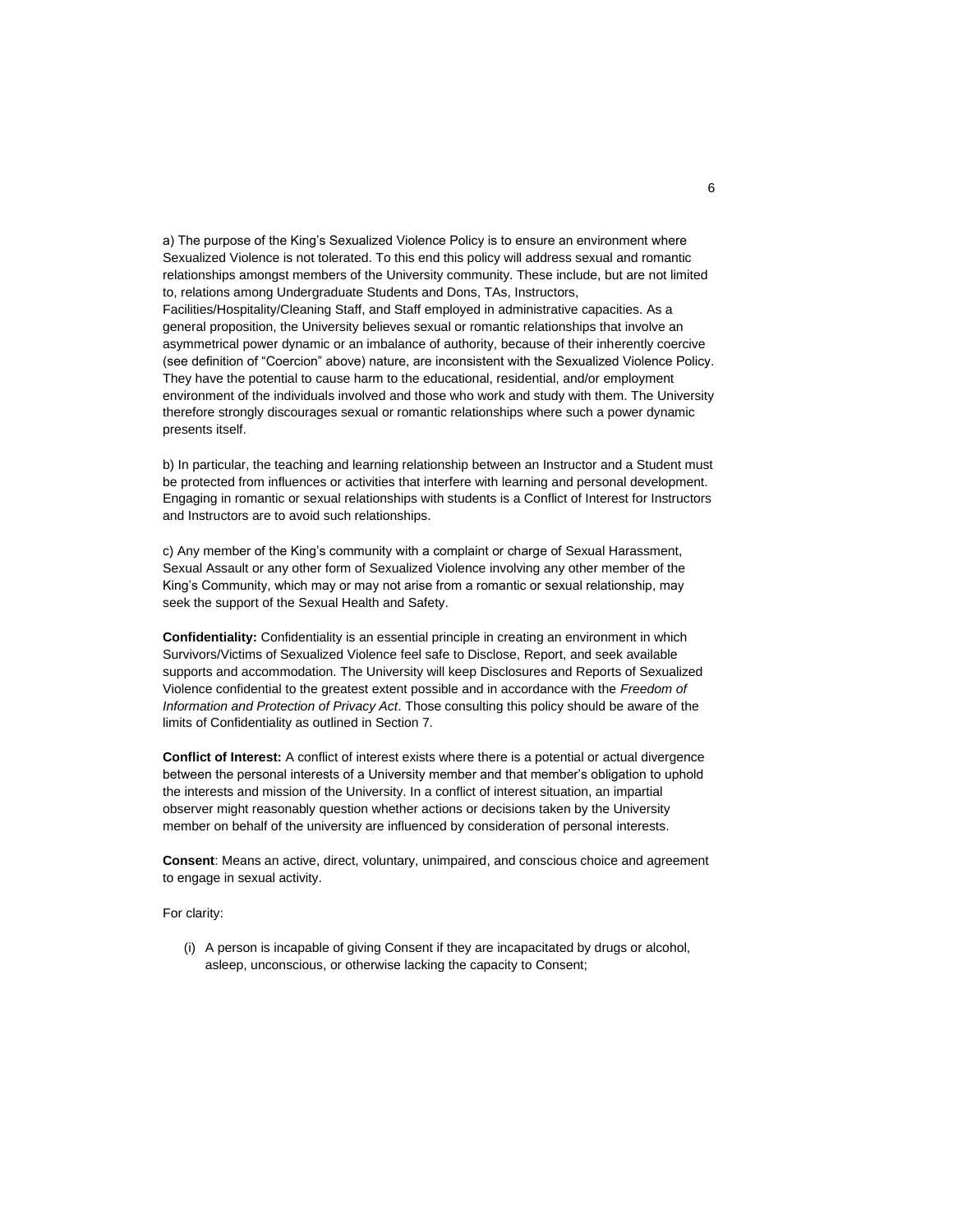- (ii) A person who has been threatened or coerced into engaging in the sexual activity is not Consenting to it;
- (iii) Consenting to one kind of sexual activity does not mean that Consent is given for another sexual activity, and Consent only applies to each specific instance of sexual activity.
- (iv) Consent cannot be given on behalf of another person;
- (v) Consent is active and not passive or silent;
- (vi) Consent cannot be given when there is an abuse of power or authority;
- (vii) Consent cannot be implied and it can be revoked at any time during the act or acts in question.

**Disclosure:** Occurs when a University Community Member or Visitor who has experienced Sexualized Violence confides in the Sexual Health and Safety Officer about the experience.

The University will keep Disclosures and Reports of Sexualized Violence confidential to the greatest extent possible and in accordance with the *Freedom of Information and Protection of Privacy Act*.

**Discrimination:** means a difference in treatment and/or attitude--whether from an individual, group, or institution--in response to an individual or group's personal characteristics, such as age; race; colour; religion; creed; ethnic, national, or Indigenous origin; family status; marital status; sex; sexual orientation; gender identity; physical or mental disability; an irrational fear of contracting an illness or disease; source of income; or political belief, affiliation, or activity. In keeping with intersectional principles, the Policy recognizes that Sexualized Violence can be a form of Discrimination against an individual or a group. Intention is not a requirement for Discrimination to occur. It is important to note that Universities are spaces historically built on anti-Black, anti-Indigenous, racist, and sexist Discrimination. This is a history that persists and impacts the present. At the time of this writing King's is working to address this legacy through initiatives like King's & Slavery: A Scholarly Inquiry, the creation of an Equity Officer staff position, and work within and around this Sexualized Violence Policy.

**Imminent Risk:** An urgent informed decision that an act of harm to an individual or individuals is about to occur or may occur.

**Instructor**: A person on campus whose role is to teach and / or supervise the academic work of students. This includes those who teach within the classroom and virtual classroom, such as professors, faculty fellows, people who teach in limited-term roles, and those who serve in support roles, such as guest lecturers, teaching assistants, and writing coaches.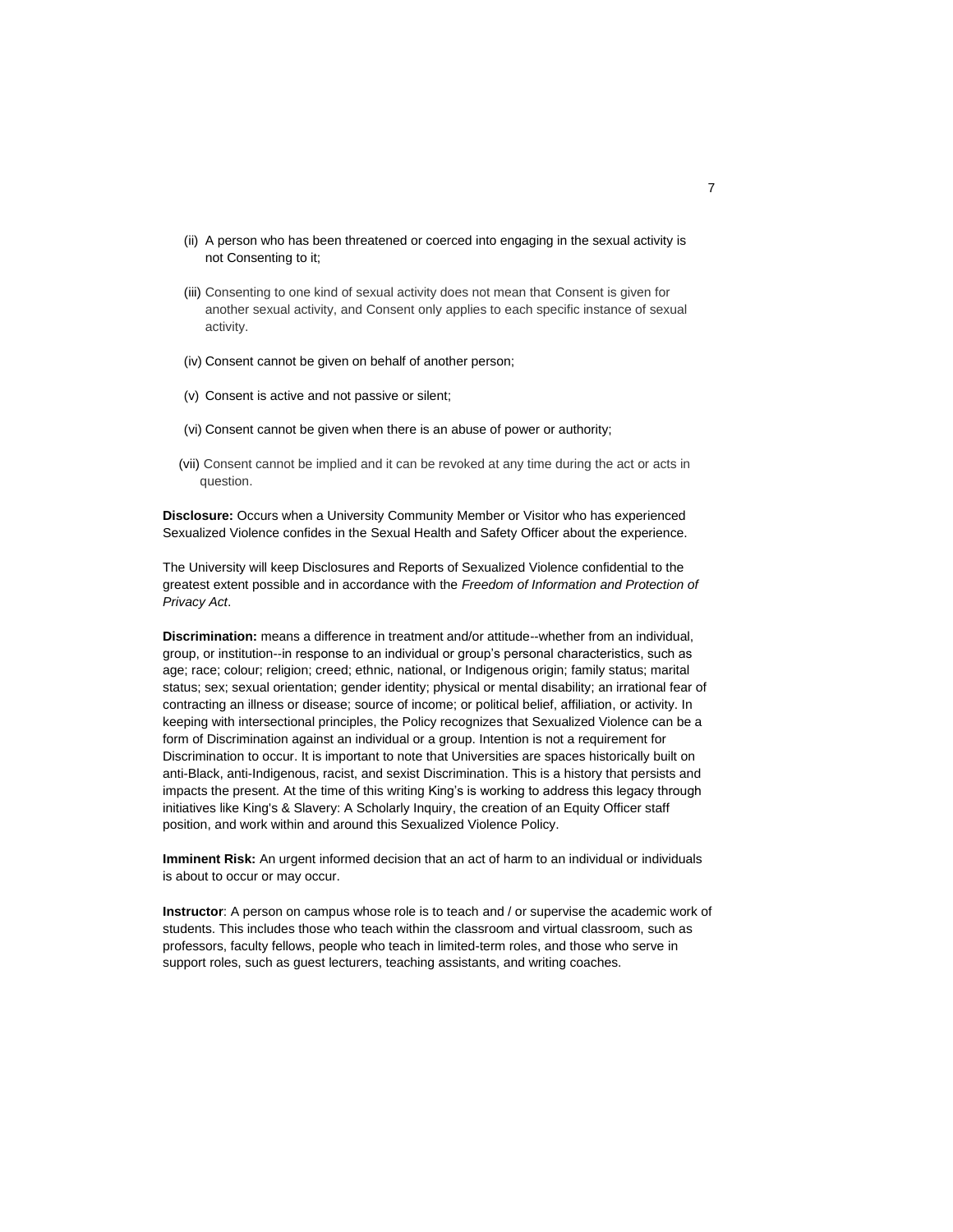**Intersectionality:** Intersectionality acknowledges the intersections of social identities and social oppressions. An intersectional approach considers the fact that Sexualized Violence can overlap and interact with experiences of colonialism, sexism, racism, classism, ableism, homophobia, or transphobia.

**Investigator:** Refers to an individual trained in best practices in the evolving field of investigating Sexualized Violence who may be external or internal to the University available to conduct investigations under this Policy.

## **King's Community Member: see University/University of King's College/King's Community Member.**

**No-Contact Directive:** A requirement that a person have no direct or indirect contact, including but not limited to in-person, phone, text, email, social media, or through a third party, with a specified individual, individuals, or group as outlined in a written communication from the University.

**Notice of Prohibition:** A notice to a particular individual or to particular individuals that they are prohibited from all or a part of University Property.

**Rape Culture:** A culture that normalizes, trivializes, and excuses Sexualized Violence or blames Survivors/Victims for having experienced Sexualized Violence. Rape Culture can be expressed through dominant societal ideas, prevalent attitudes, social practices, media content, or through institutions that condone Sexualized Violence either implicitly or explicitly.

**Report:** Reporting to the University occurs when an individual who has experienced Sexualized Violence pursues a formal process (i.e. makes a Report) through the Sexual Health and Safety Officer. The Survivor/Victim should be made aware that a formal Report has the potential to initiate an investigation. Individuals affected by Sexualized Violence are not required to Report an incident of Sexualized Violence to access the supports, accommodations, or other resources outlined in this policy.

**Respondent:** The person or persons whose actions are Reported as constituting Sexualized Violence.

**Retaliation:** Retaliation refers to conduct that may prevent a person from making or responding to a Report or Disclosure or from otherwise participating in this policy. Retaliation may also refer to actions that cause or are reasonably perceived to cause adverse impacts on individuals because of their involvement in a Disclosure or Report under this policy. Retaliation is also referred to as reprisal.

**Sexual Assault:** Any physical contact made by a person or persons towards another without their Consent. It is characterized by a broad range of sexual acts, carried out in circumstances in which the persons have not freely Consented to or are incapable of Consenting to sexual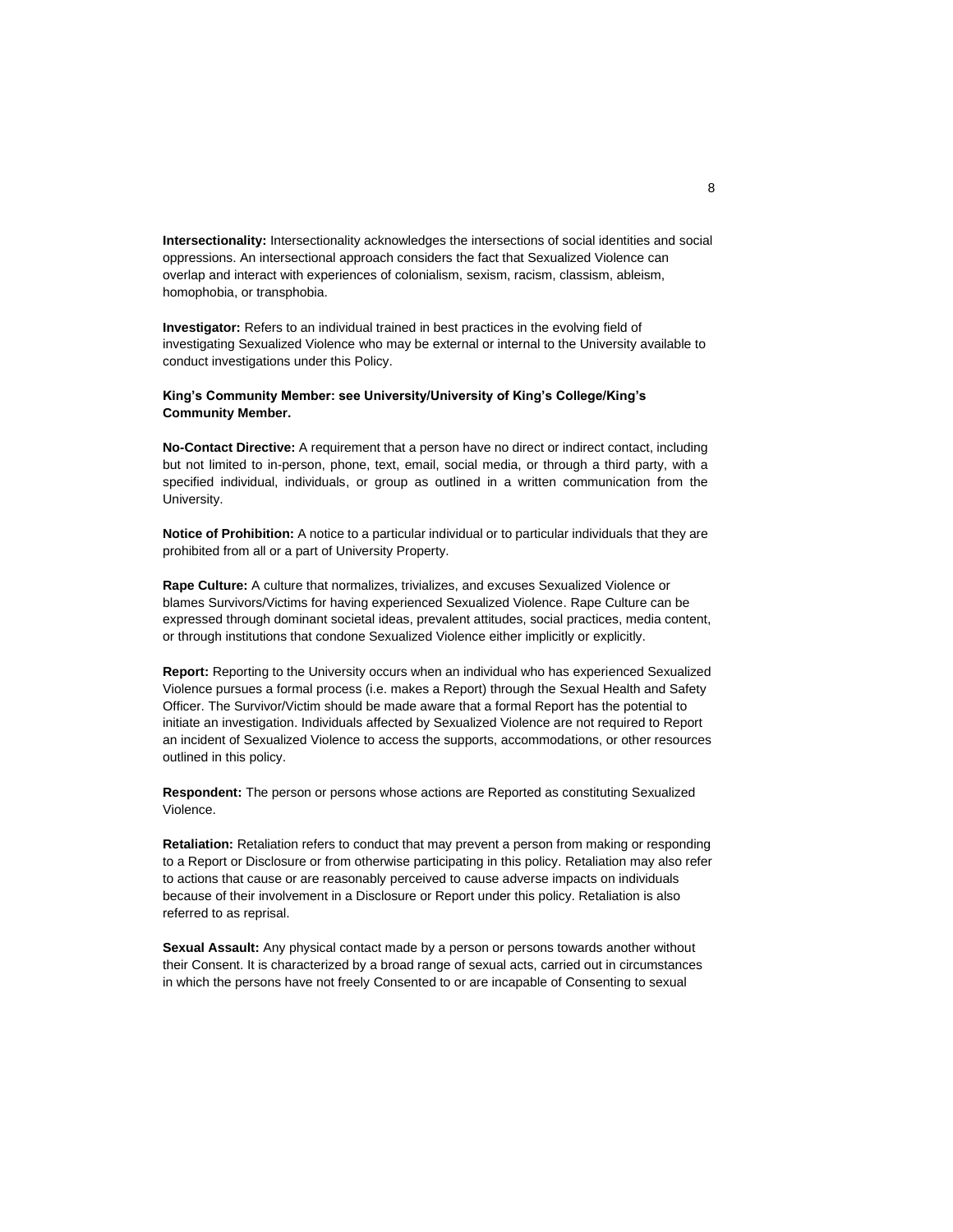activity. Sexual Assault includes unwanted kissing, fondling, touching, penetration of any kind, or any unwanted act of a sexual nature. It is determined by a lack of Consent and not by the act itself.

For those seeking criminal recourse see the *Criminal Code*, RSC 1985, c C-46, s 271.

**Sexual Harassment**: a course of unwanted behaviours, communications, or remarks of a sexual nature and/or a course of unwanted behaviours, communications, or remarks based on gender in which the behaviours, communications, or remarks are unwanted. It includes, but is not limited to:

- (i) Sexual solicitations, advances, suggestive comments and gestures (including songs and chants), remarks; the inappropriate display of sexually suggestive pictures, posters, objects, or graffiti;
- (ii) Non-consensual sharing of pictures, aggressive comments, and slurs on any form of social media and multimedia;
- (iii) Physical contact of a sexual nature;
- (iv) Sexual conduct that interferes with an individual's dignity or privacy such as voyeurism and exhibitionism.

**Sexualized Violence:** Any sexual act or act targeting a person's sexuality, gender identity, or gender expression, whether the act is physical, psychological, or social in nature, that is committed, threatened, or attempted against a person without the person's Consent. Sexualized Violence includes such actions as Sexual assault, Sexual Harassment, cyber harassment, and sexual exploitation.

**Sexualized Violence Hearing Panel:** A three-member panel appointed by the Chair of the Sexualized Violence Policy Implementation Advisory Committee each time an investigation is conducted. The Panel receives and reviews the investigation Report submitted by the appointed Investigator in order to provide recommendations for outcomes and/or sanctions to the President or delegate if there is a finding Sexualized Violence occurred, and to ensure procedural fairness.

**Sexual Health and Safety Officer:** The University officer with the primary responsibility to assist individuals affected by Sexualized Violence. The Sexual Health and Safety Officer provides coordination, support, and services for those who have experienced Sexualized Violence; receives Disclosures and Reports; facilitates safety planning and assists Survivors/Victims through the Disclosure and/or Report processes. (Former title: Sexualized Violence Prevention and Response Officer.)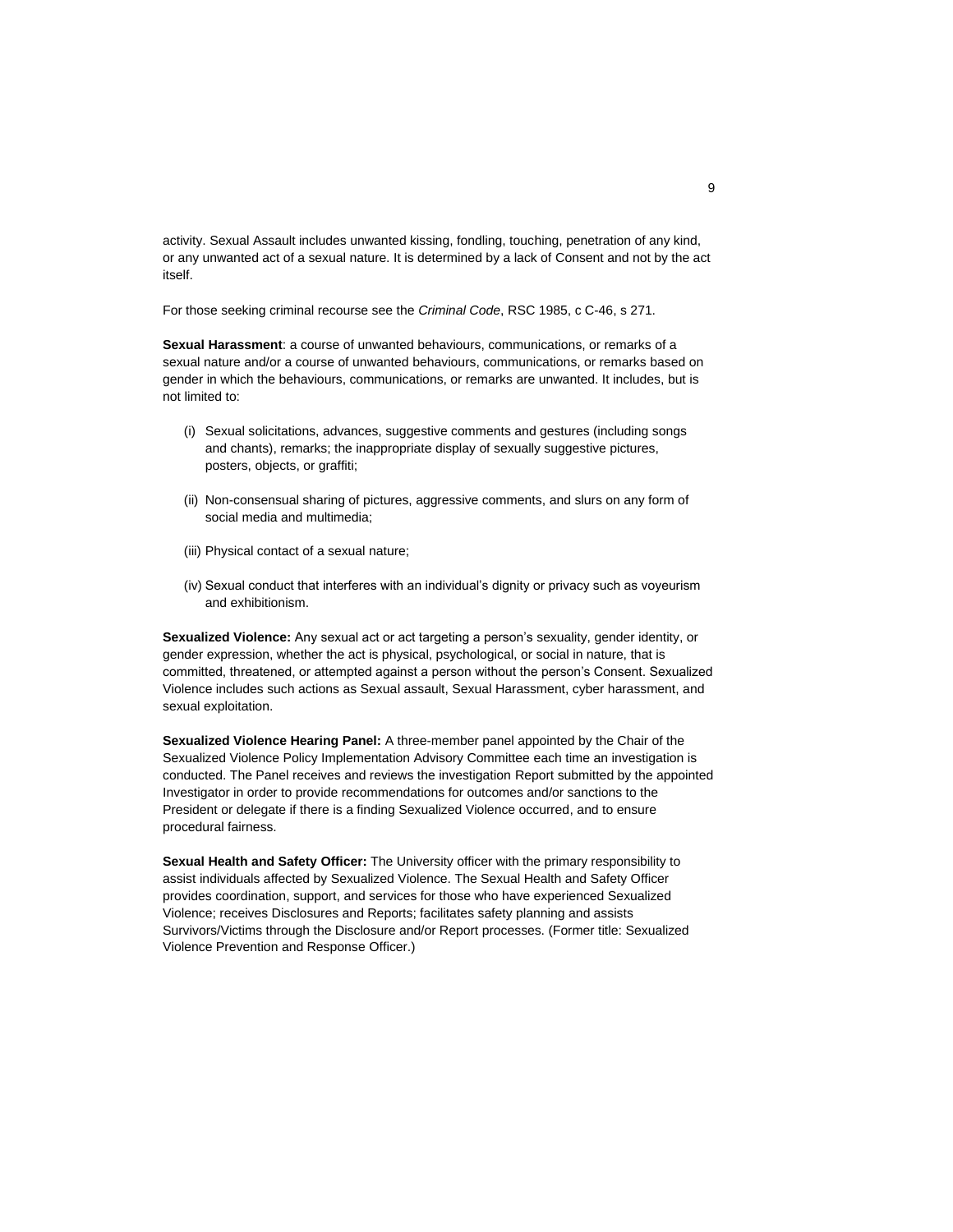**Sexualized Violence Policy Implementation Advisory Committee:** A committee composed of King's Community members and the Sexual Health and Safety Officer and tasked with overseeing Sexualized Violence awareness and prevention programming.

**Student:** In addition to individuals enrolled with the University of King's College the category of "student" includes;

(i) exchange or study abroad students;

(ii) students who are learning on King's campus for a specific class but are actually enrolled primarily at another institution, such as a Dalhousie Student who is taking a King's class, or a student from Nova Scotia College of Art and Design or another school who is taking a King's class on a Letter of Permission;

(iii) students who are in high school and are temporarily learning on our campus as part of a specific program or event, such as Humanities for Young People.

**Survivor-Centric:** Survivor-centric refers to an approach that, wherever possible, seeks to empower the individual who has experienced Sexualized Violence by placing their needs at the centre of decision-making related to support and response. King's recognizes that the limitations and bureaucracy of policy means that there may be times when the application of and / or adherence to this policy falls short of the goal for a fully Survivor-Centric approach. If and when this occurs the Sexual Health and Safety Officer and other relevant campus supports will work with the Survivor/Victim to ensure additional supports and accommodations that can work to fill these gaps.

**Survivor/Victim:** In this policy, an individual who identifies their experience as Sexualized Violence shall be referred to as a Survivor/Victim. The University recognizes that experiences vary from person to person and that the use of the terminology "Survivor/Victim" may not adequately describe the experiences of some individuals who have been affected by Sexualized Violence. While Survivor/Victim is used throughout the policy, the University respects the right of the individual to identify with their preferred terminology. An individual does not need to identify with the terminology "Survivor/Victim" to be represented by this policy.

**Support/Resource Person:** An individual who accompanies another person Reporting, Disclosing, or Responding under this policy.

**Trauma-Informed:** Trauma-Informed refers to an approach that takes into consideration the profound and complex physical, psychological, and social impacts of Sexualized Violence.

**University/University of King's College/King's Community Member:** For the purposes of this policy, University/University of King's College/King's Community Members are understood to include students, staff, administrators, faculty, librarians, and members of the Board of Governors. The policy applies to individuals currently associated with the University in any of the aforementioned capacities, or who were associated with the University when Sexualized Violence occurred.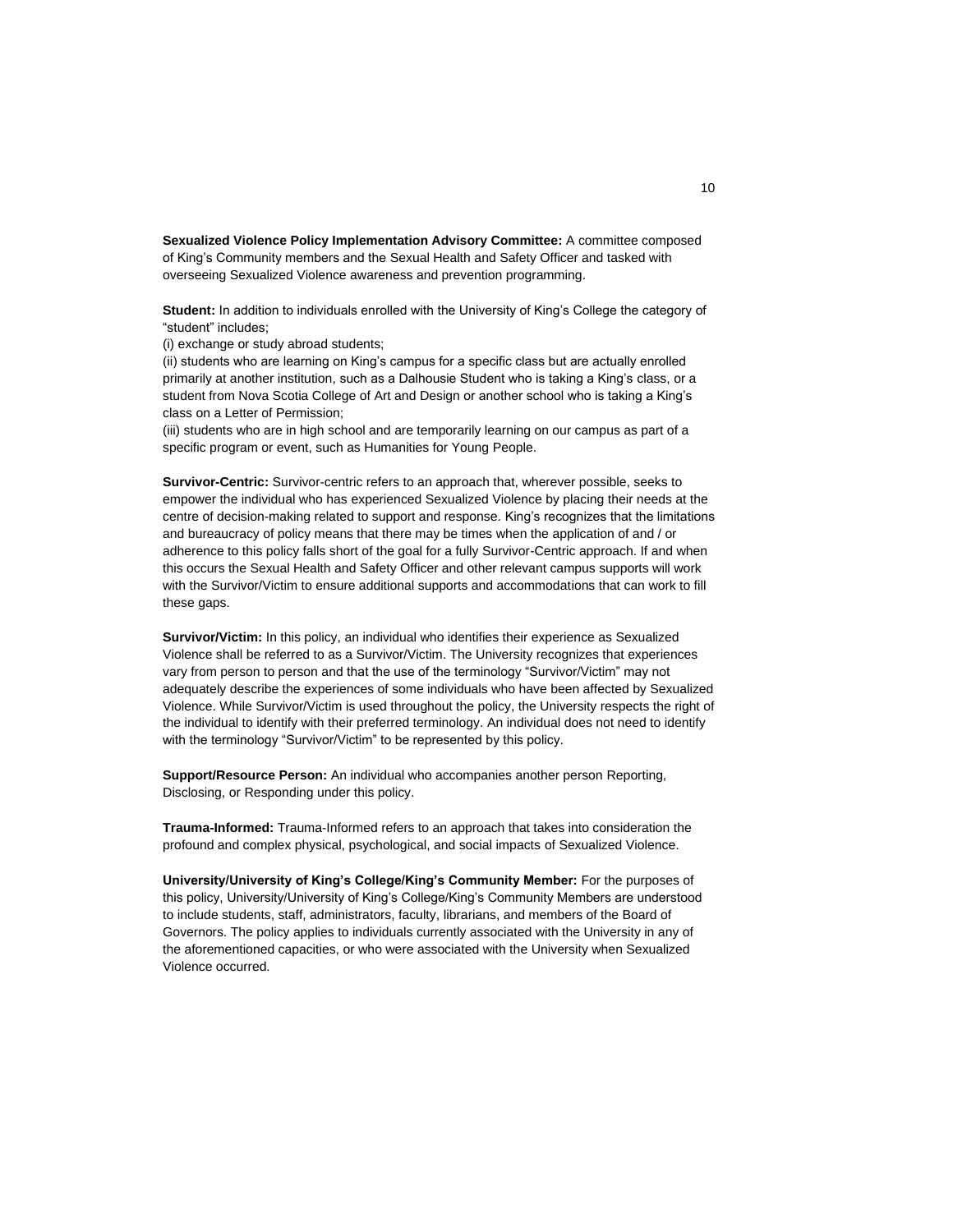**University Property:** University Property means property owned, rented, or otherwise used by the University of King's College.

**Visitor:** The definition of Visitor is someone who is not a Member of the University Community but someone engaged in activities on the University's property or with Members of the University Community and includes, but is not limited to, contractors, agents, vendors, and visiting scholars.

### **5. Sexualized Violence Awareness, Education, and Training**

The University, in collaboration with the Sexual Health and Safety Officer, will work with campus partners to develop and implement an annual education strategy to:

- (i) Promote a culture of Consent and healthy relationships;
- (ii) Address issues of Sexualized Violence and Rape Culture;
- (iii) Promote bystander intervention strategies;
- (iv) Facilitate access to supports for Community Members affected by Sexualized Violence;
- (v) Promote awareness of the Sexualized Violence Policy and procedures for responding to Sexualized Violence.

5.1 The Sexual Health and Safety Officer will collaborate with students, faculty, staff, and administration to adapt existing content and lead the development of new content and content delivery.

5.2 Awareness, education, and training initiatives will take an Intersectional approach to understanding Sexualized Violence.

5.3 The University will make training related to the policy and procedure therein available for staff, faculty, students, members of the Board of Governors, and administration.

### **6. Supports, Services, and Accommodations**

Survivor/Victims can access certain supports and services on their own at any time without Disclosing or Reporting at King's. See Appendix II for a list of supports and services, including contact information.

If and/or when a Survivor/Victim chooses to Disclose, the Sexual Health and Safety Officer or other designated and trained King's Community member can advise of supports and services,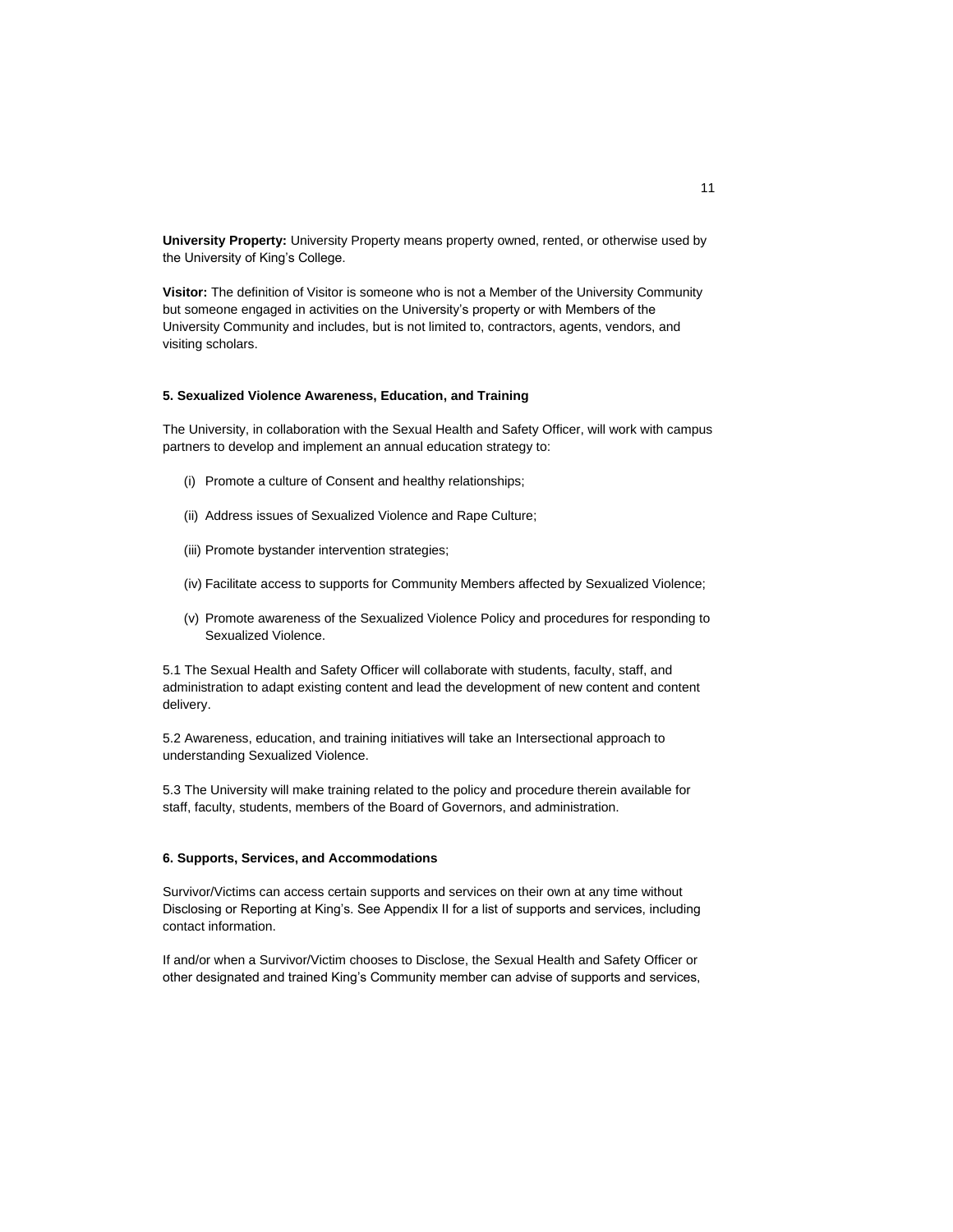as well as accommodations available to King's Community Members and Visitors. See Appendix I for a list of supports and services, including contact information.

A Survivor/Victim is not required to Report an incident of Sexualized Violence in order to access supports, services, and/or accommodations that do not involve the Respondent(s).

6.1 A Survivor/Victim can receive reasonable and appropriate accommodations, in consultation with the Sexual Health and Safety Officer and other University staff/faculty as necessary. Accommodations will follow the University procedures, policies, and precedents/standards. Such accommodations include, but are not limited to:

- (i) Safety planning;
- (ii) Referrals to counselling, legal, and or medical assistance;
- (iii) Academic accommodations (e.g. extensions on assignments, deferrals of exams, withdrawing from classes without academic or financial penalty, continuing studies from home, extensions on King's library book loans or forgiveness of library fines);
- (iv) Accommodations extending to communal spaces on the King's campus (e.g. laundry facilities, the Manning Room, Prince Hall, the Wardroom, the Wilson Common Room, King's Library, the King's Gym);
- (v) Alternative living accommodations, if a Survivor/Victim is living in a King's residence;
- (vi) Information about Reporting and other complaint options.

If the involvement of the Respondent(s) is required, see Section 9 for Interim Measures, since Reporting may be required.

6.2 King's Community Members who are supporting Survivor/Victims or are witnesses to Sexualized Violence may contact the Sexual Health and Safety Officer for support, resources, and information. See Appendix II for a list of supports and services, including contact information.

6.3 Respondent(s) also have access to supports and services, and can receive more information through the Vice-President or, if the Respondent is a student, the Dean of Students. See Appendix II for a list of supports and services, including contact information.

### **7. Confidentiality and Limits of Confidentiality**

7.1 Confidentiality is an essential principle in creating an environment in which Survivors/Victims of Sexualized Violence feel safe to Disclose, Report, and seek available supports and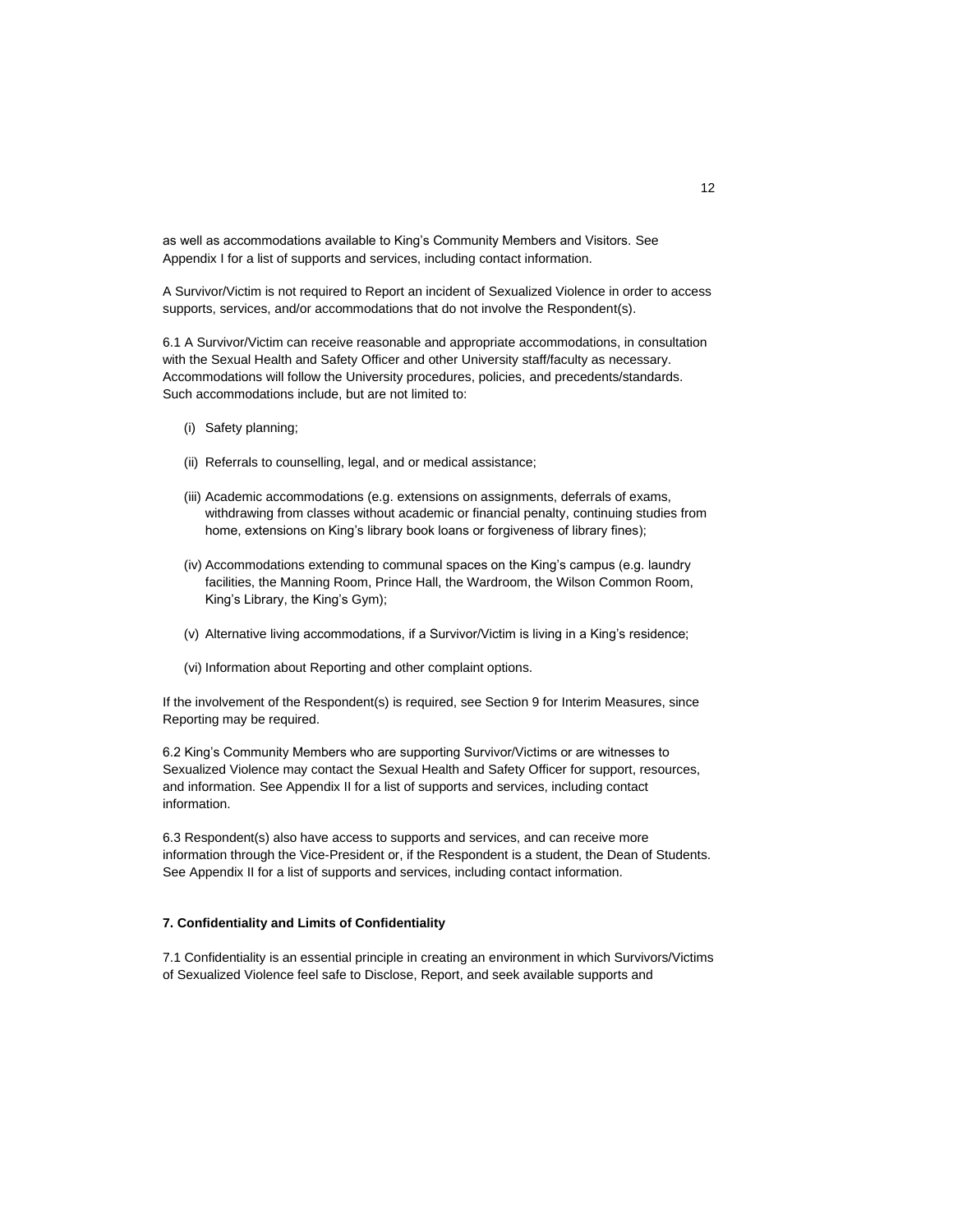accommodation. The University will keep Disclosures and Reports of Sexualized Violence confidential to the greatest extent possible and in accordance with the *Freedom of Information and Protection of Privacy Act*.

7.2 Information regarding Disclosures and Reports will be shared only with those individuals who need to know in order to address an incidence of Sexualized Violence, to provide support, or as required by law. The identity of the Survivor/Victim and the Respondent will be anonymized whenever possible. The Survivor/Victim will be notified of the limits of confidentiality at the first available opportunity when Reporting or Disclosing.

7.3 Recognizing that parties, particularly students, may benefit from personal and professional supports throughout the process of a Report, Survivor / Victims and Respondents may wish to share details and documents of a Report with professionals and other support people in their life (i.e. lawyers, parents, mental and physical health care professionals). In these instances, the Survivor / Victim / Respondent is asked to inform the SVPRO what information they wish to share and with whom they wish to share the information. The SVPRO will contact the individual(s) to sign a University of King's College Sexualized Violence Awareness, Prevention and Response Policy Confidentiality Agreement (see Appendix III) unless they are already covered by their own professional standards (i.e. a lawyer or therapist).

7.4 The University may not be able to maintain Confidentiality in situations such as the following:

- (i) An individual is at risk of harming themselves and/or others;
- (ii) There is a concern for the health, safety, and security of the University community or the broader community;
- (iii) There is a legal obligation to Report to authorities (e.g. incidents of Sexualized Violence involving a person under 16 years of age) or to cooperate in an extra-University judicial process.

7.5 In cases where Confidentiality or anonymity cannot be maintained, the Survivor/Victim will be notified of what information will be shared and with whom before the Confidentiality has been broken where it is practical to do so. Efforts will be made to limit the amount of information that is shared and the number of individuals with whom it is shared.

7.6 If the Survivor/Victim chooses to Report, this process will require the Respondent(s) be informed of the Survivor/Victim's identity and the material allegation(s) to maintain procedural fairness.

7.7 Participants in an Investigation, including the Survivor/Victim, Respondent(s), witnesses and Support Persons, will be advised of the need for Confidentiality to protect the integrity of the Investigation and will be advised to refrain from discussing the matter while the process is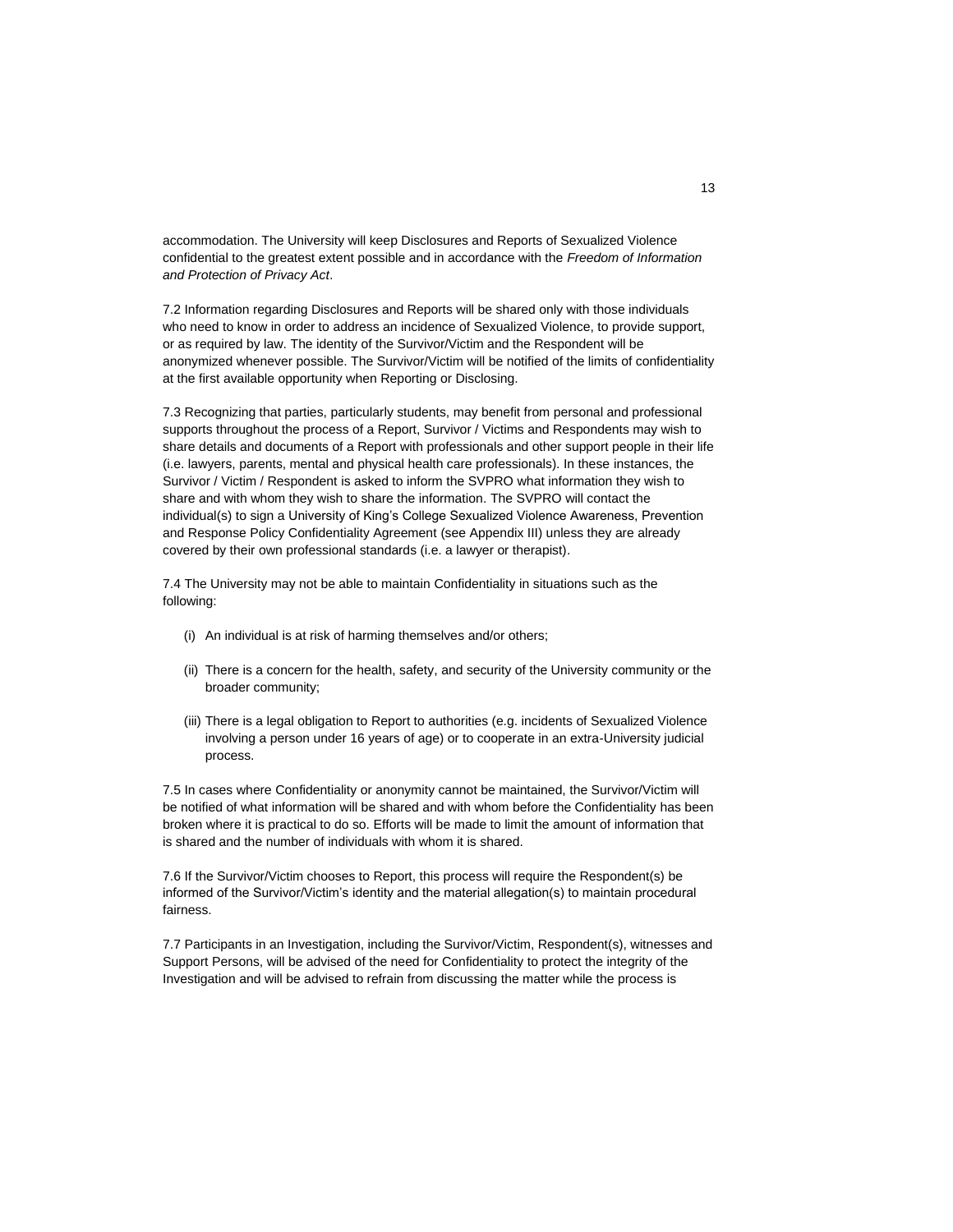ongoing. Any information shared with witnesses will be limited to what is reasonably necessary to conduct a fair and thorough Investigation.

7.7.1 The obligation to keep information confidential does not prevent a person from pursuing counselling and/or other support services.

7.8 Breaches of this obligation will be addressed by the University in accordance with the *Code of Conduct (Yellow Book)* and penalties may be applied.

7.9 The University through the Sexual Health and Safety Officer will collect anonymized data with respect to incidences of Sexualized Violence for the purposes of research, education, compliance with statutory recording requirements, Reporting or similar needs.

## **8. Disclosure and Reporting**

8.1.1 The decision to **Disclose** and the decision to **Report** are separate decisions. Subject to the University's legal obligations, a Disclosure does not trigger a Report being made or initiate an investigation. An individual who has experienced Sexualized Violence can make a Disclosure and choose to Report at a later date.

8.1.2 The University recognizes that a Member of the University Community or Visitor may require time before deciding whether they wish to make a Disclosure or Report and as such there is no deadline to make a Disclosure or Report (see Sections 8.1.6 and 8.1.7).

8.1.3 The University recognizes that some individuals may be hesitant to Disclose or Report Sexualized Violence in cases in which they have been drinking, regardless of age, or using drugs at the time the incident of Sexualized Violence took place. A Survivor/Victim who Discloses or Reports Sexualized Violence will not be subject to actions for violations of the University's policies related to drug and alcohol use at the time that the incident of Sexualized Violence took place.

8.1.4 Reporting Sexualized Violence to the University does not prevent an individual from pursuing redress through the criminal justice system (i.e. Reporting the incident to the police) or through other available processes such as the Human Rights Commission in Nova Scotia, the Nova Scotia Criminal Injuries Compensation Board, or through the civil courts. Equally, Reporting through police or other mechanisms does not prevent an individual from also Reporting to the University.

8.1.5 Where there are external proceedings (e.g. police investigation or criminal proceeding, civil proceeding, investigation, or adjudication by the applicable human rights commission, an investigation or adjudication by the applicable provincial regulatory body, or a Report at another University) pending against a Member of the University Community for conduct related to a Report, the President of the University of King's College or Delegate (in consultation with the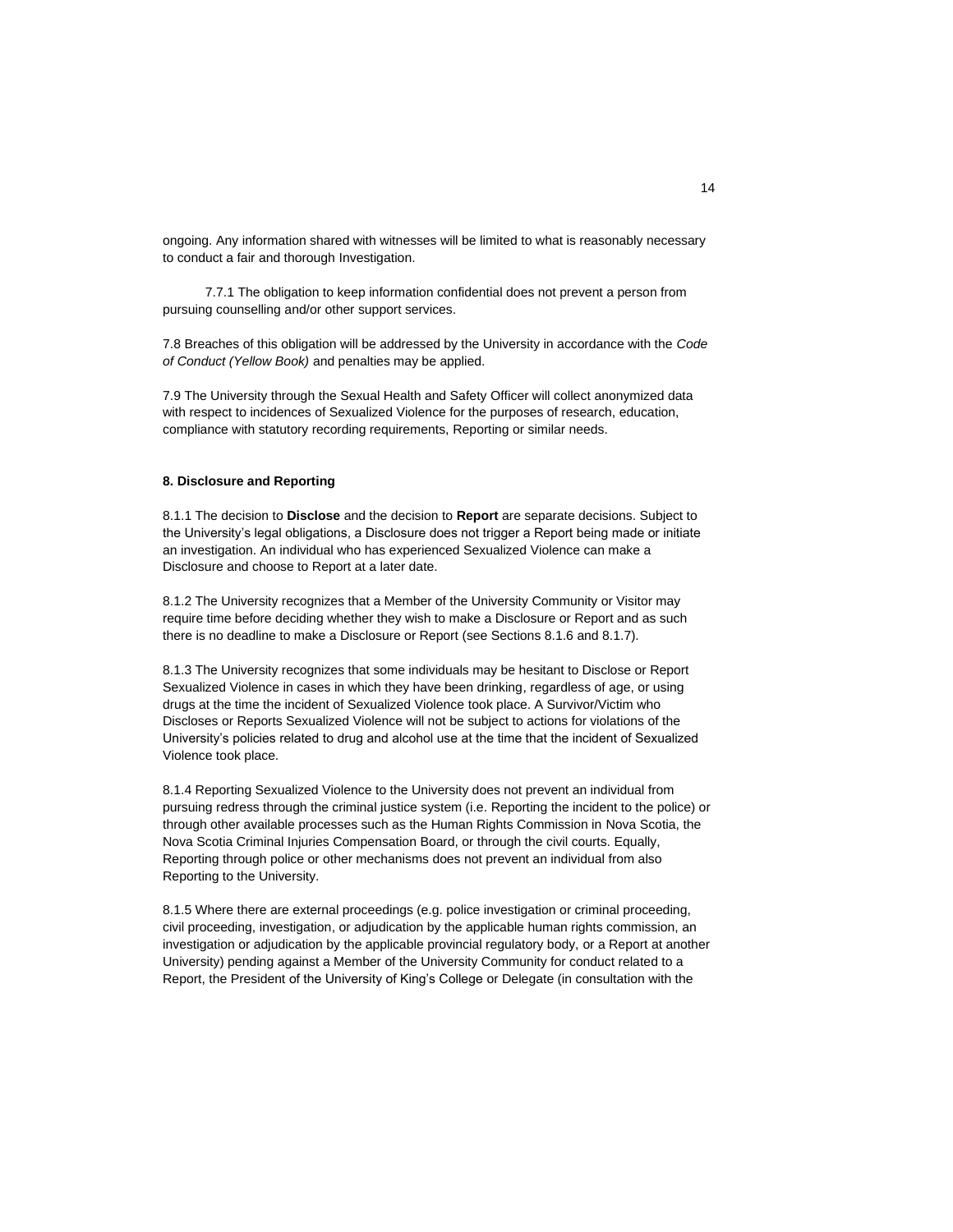Sexual Health and Safety Officer) may, but does not have to, defer the processing of a Report. That deferral will be on such terms and conditions as are appropriate in the circumstances (including an interim suspension and notice to the union where the Respondent is represented by a union) until the conclusion of all or part of the external proceedings. Conviction of a criminal offence or a finding that provincial human rights legislation has been breached will be considered on its face evidence of a parallel violation under this Policy.

8.1.6 The University recognizes that a Member of the University Community or Visitor may have experienced an incident of Sexualized Violence before this policy took effect (i.e. prior to November 30, 2018), either on or off campus. In these cases, the Member of the University Community or Visitor can avail themselves of the Supports, Services, and Accommodations offered by the University (see section 6). They may also Disclose to the Sexual Health and Safety Officer and receive support, academic accommodations, and learn more about options available to them. Incidents which took place before the policy took effect cannot be brought to Report

8.1.7 There is no time limitation for when someone can bring a report of Sexualized Violence to the Sexual Health and Safety Officer, providing it occurred after November 30, 2018. As long as one or more of the individuals involved in the incident are currently active King's community members (i.e. enrolled as a student or employed as faculty or staff), Survivor/Victims are encouraged to discuss with the Sexual Health and Safety Officer what the Reporting process could provide for them. If an incident of Sexualized Violence occurred within the King's community and none of the parties are currently active in the King's community, a Survivor / Victim is still encouraged to reach out to the Sexual Health and Safety Officer to discuss support and accommodations that may still be relevant and applicable to them.

### **8.2 Disclosure Procedures**

8.2.1 Disclosure occurs when a University Community Member or Visitor who has experienced Sexualized Violence confides in the Sexual Health and Safety Officer about the experience. Other Members of the University Community may be approached by a Survivor/Victim about an experience of Sexualized Violence. Such members are expected to listen compassionately and without judgement, and to inform the Survivor/Victim about this Policy, and refer the Survivor/Victim to the Sexual Health and Safety Officer for further information and options.

Disclosing can assist an individual in seeking out support and services, as well as in learning about options for assistance, including the procedure to make a formal Report. Survivors/Victims determine when, what, and how much they choose to Disclose, and to whom. Disclosure does not result in a Report being made or initiate an Investigation.

8.2.2 Those approached by a Survivor/Victim can access the Sexual Health and Safety Officer to receive further information to support the individual who has experienced Sexualized Violence and/or to receive supports for themselves (see Appendix I).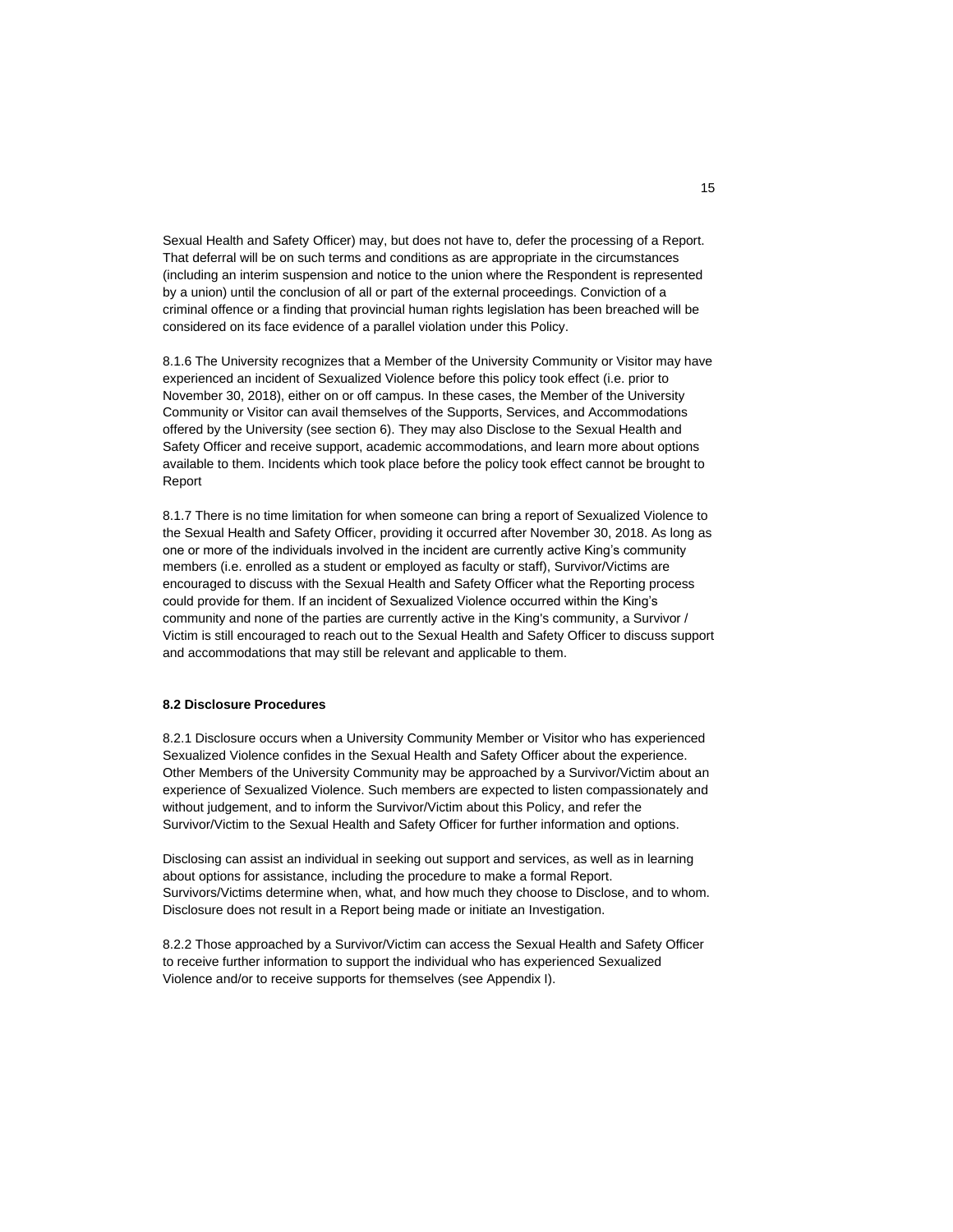8.2.3 When a Disclosure is made, the Sexual Health and Safety Officer will ask the Survivor/Victim what their needs are and will inform the Survivor/Victim of supports and services available if they wish to access them. Those supports and services may include, but are not limited to the following:

- (i) Safety planning and protective measures;
- (ii) Referrals to and information about counselling, legal, and / or medical assistance, including those available through Dalhousie's Student Health and Wellness Centre for the University's students, and, in consultation with the King's Human Resources Manager, services available to the University's employees. Information about available resources external to the University Community (e.g. SANE, the Halifax Sexual Health Centre, Avalon Sexual Assault Centre) will also be shared;
- (iii) Academic accommodations (e.g. extensions on assignments, deferrals of exams, dropping classes, continuing studies from home, extensions on King's library book loans or forgiveness of library fines);
- (iv) Accommodations extending to communal spaces on the King's campus (e.g. laundry facilities, the Manning Room, Prince Hall, the Wardroom, the Wilson Common Room, King's Library, the Gym);
- (v) Alternative living accommodations, if a Survivor/Victim is living in a King's residence;
- (vi) Information about Reporting and other complaint options.

8.2.4 Disclosures of Sexualized Violence may be made by a third party or anonymously by a Survivor/Victim. The University will assess the Disclosure to identify any significant threat to the health and safety of Community Members. The University will determine how best to proceed in accordance with its legal obligations, including any relevant Collective Agreements.

#### **8.3 Reporting Procedures**

8.3.1 Reporting to the University occurs when an individual who has experienced Sexualized Violence pursues a formal process through the Sexual Health and Safety Officer. The Survivor/Victim should be made aware that a formal Report has the potential to initiate an Investigation.

8.3.2 Formal Reports will normally be directed to the Sexual Health and Safety Officer, who is normally responsible for processing formal Reports.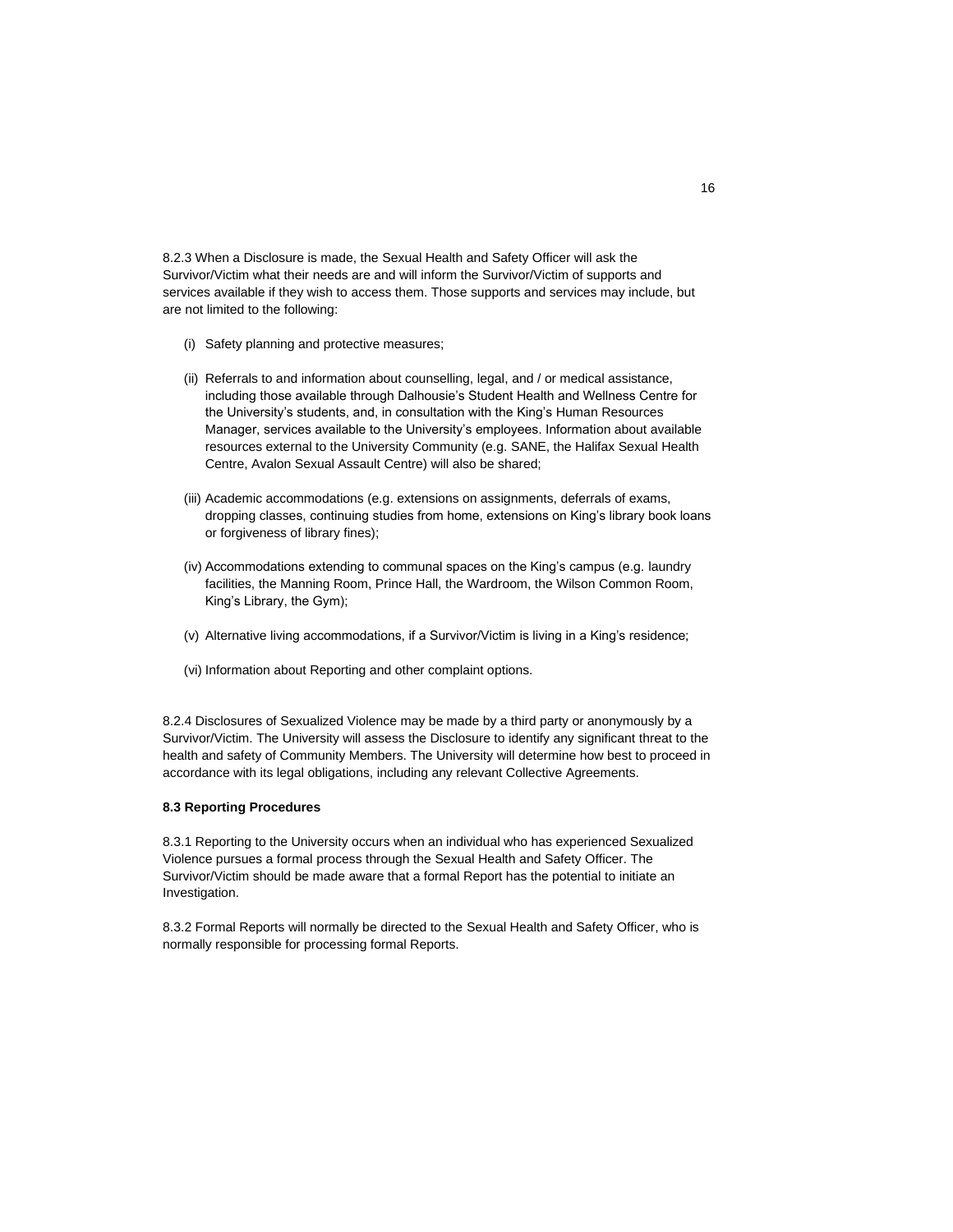8.3.3 At any meeting with the Sexual Health and Safety Officer to discuss submission of a Report, a Survivor/Victim may be accompanied by a Support or Resource Person of their choosing. Support and Resource Persons should be aware that they may be called as a witness if an Investigation is initiated.

8.3.4 The decision to Report Sexualized Violence is the choice of the person who has experienced Sexualized Violence. In addition, that individual has the right to subsequently withdraw the Report at any time and has the right not to participate in the University Investigation (see Section 10.6). If a Report is withdrawn, appropriate and reasonable University supports and accommodations are still available for the Survivor/Victim. In the event that a Report is withdrawn, a record of the Report will be retained by the Sexual Health and Safety Officer.

8.3.5 A formal Report is a written document submitted by the Survivor/Victim. The Survivor/Victim may meet with the Sexual Health and Safety Officer for guidance and assistance in writing and submitting this Report. The Survivor/Victim may ask the Sexual Health and Safety Officer to draft a Report for the Survivor/Victim to review and submit. A Report must include: the names of the Survivor/Victim and the Respondent(s); a detailed description of the behaviour that forms the basis of the Report; and a recommendation for the outcome sought by the Survivor/Victim.

8.3.6 Upon receipt of a Report, the Sexual Health and Safety Officer will determine the following:

- (i) Whether the incident(s)of Sexualized Violence involve(s) a University Community Member or Visitor;
- (ii) Whether the *Sexualized Violence, Awareness, Prevention and Response Policy* or another University Policy applies;
- (iii) Whether it is necessary to liaise with counterparts at Dalhousie to co-ordinate Reporting procedures.

8.3.7 If the Sexual Health and Safety Officer determines that no further action will be taken with respect to the Report, they will inform the Survivor/Victim in writing and, if possible, orally or in person, providing an explanation of the reason for this decision. The Sexual Health and Safety Officer will also advise the Survivor/Victim of appropriate and reasonable supports and resources. This communication will be made as soon as possible and within 10 university business days. If new information is subsequently provided, this decision may be re-evaluated.

8.3.8 If the Report can be acted upon, the Sexual Health and Safety Officer will consult with the Survivor/Victim and determine whether the Report will be placed under Investigation or processed with Non-Investigative Measures (i.e. informal resolution with restorative measures; see Section 10.8.a.1). In making such a determination, the following will be considered: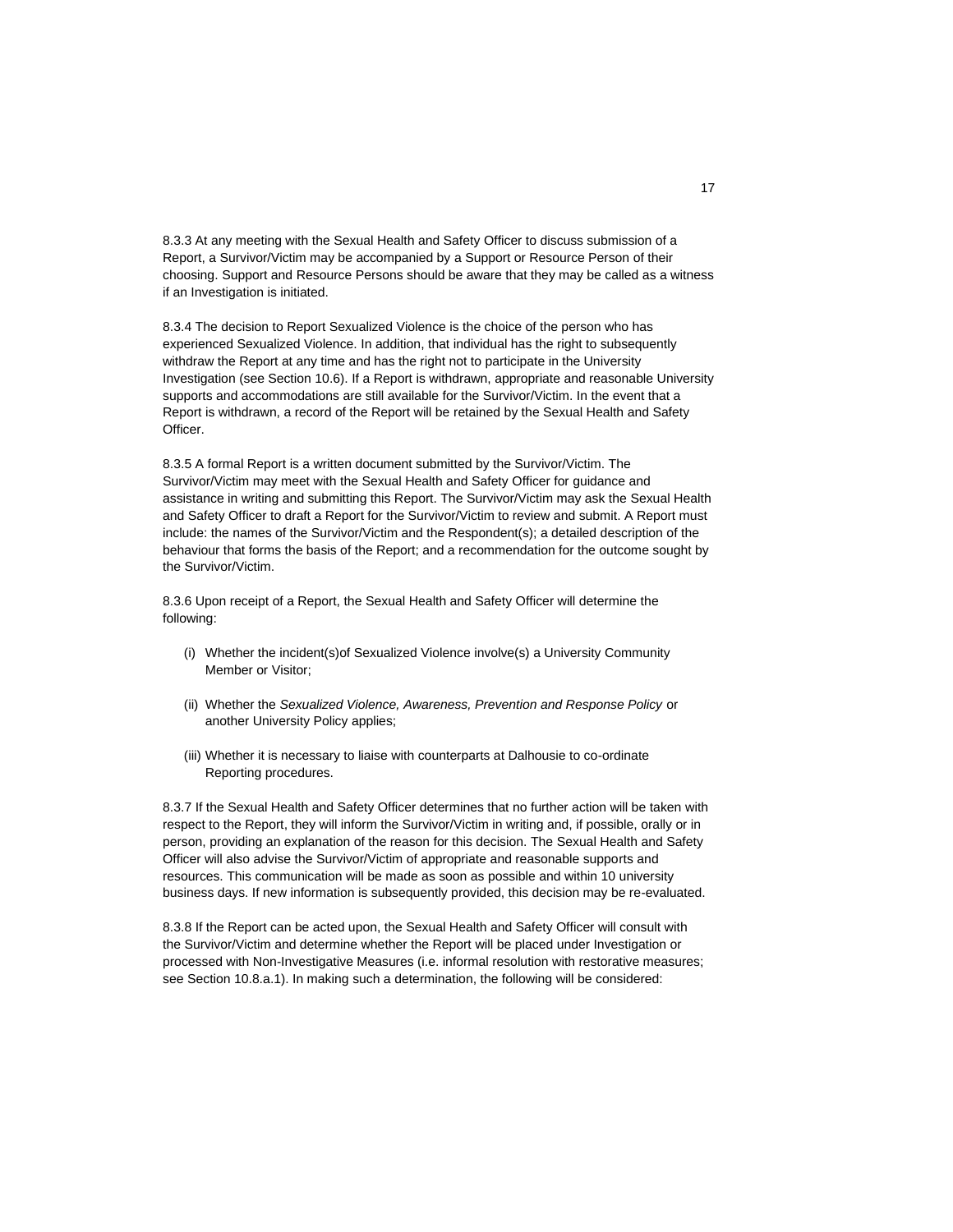- (i) The informed and non-coerced choice of the Survivor/Victim: The Survivor/Victim's preference after receiving information about Investigations (see Section 10.9) and Non-Investigative Measures (see Section 10.2);
- (ii) The safety of all parties and Members of the University Community generally;
- (iii) Any necessary pre-conditions for restorative measures, as applicable; including the Respondent's willingness to participate in resolution options that require active voluntary participation (if such options are pursued);
- (iv) Any applicable collective agreement or employee handbook.

## **9. Interim Measures**

Upon receipt of a Report of Sexualized Violence, the University, in consultation with the Sexual Health and Safety Officer, will consider and may impose interim measures that are appropriate to ensure a safe environment on campus for the Survivor/Victim, Respondent(s), other King's Community Members and Visitors.

9.1 Purpose and Goals of Interim Measures

Interim Measures are not the same as an outcome or a finding. Rather, they are put in place during an Investigation so that a survivor/victim has a safer campus environment to look at their options for accommodations, Reporting, and next steps. In some cases, it may be possible for Interim Measures to increase the safety of the Survivor/Victim. Putting these Measures in place quickly once a Report is made can serve several purposes. These include the following:

- (i) Supporting the Survivor/Victim's ongoing access to education, work, and residency.
- (ii) Minimize disruption in the lives of both the Survivor/Victim and the Respondent during the ensuing assessment or investigation.
- (iii) Minimize challenges for both the Survivor/Victim and the Respondent in the emotionally difficult period immediately following a Report, to avoid escalating tensions between these parties.
- (iv) Where appropriate and with the Consent of both parties the use of Interim Measures may lead to a non-investigative measure at times and avoid the necessity of further investigation. In such a case, the parties and the University may agree that the Interim Measures are implemented permanently.
- (v) The Sexual Health and Safety Officer is there to assist a survivor /victim to identify what interim measures are applicable to their specific situation and connect with the appropriate University personnel to implement those practices on campus.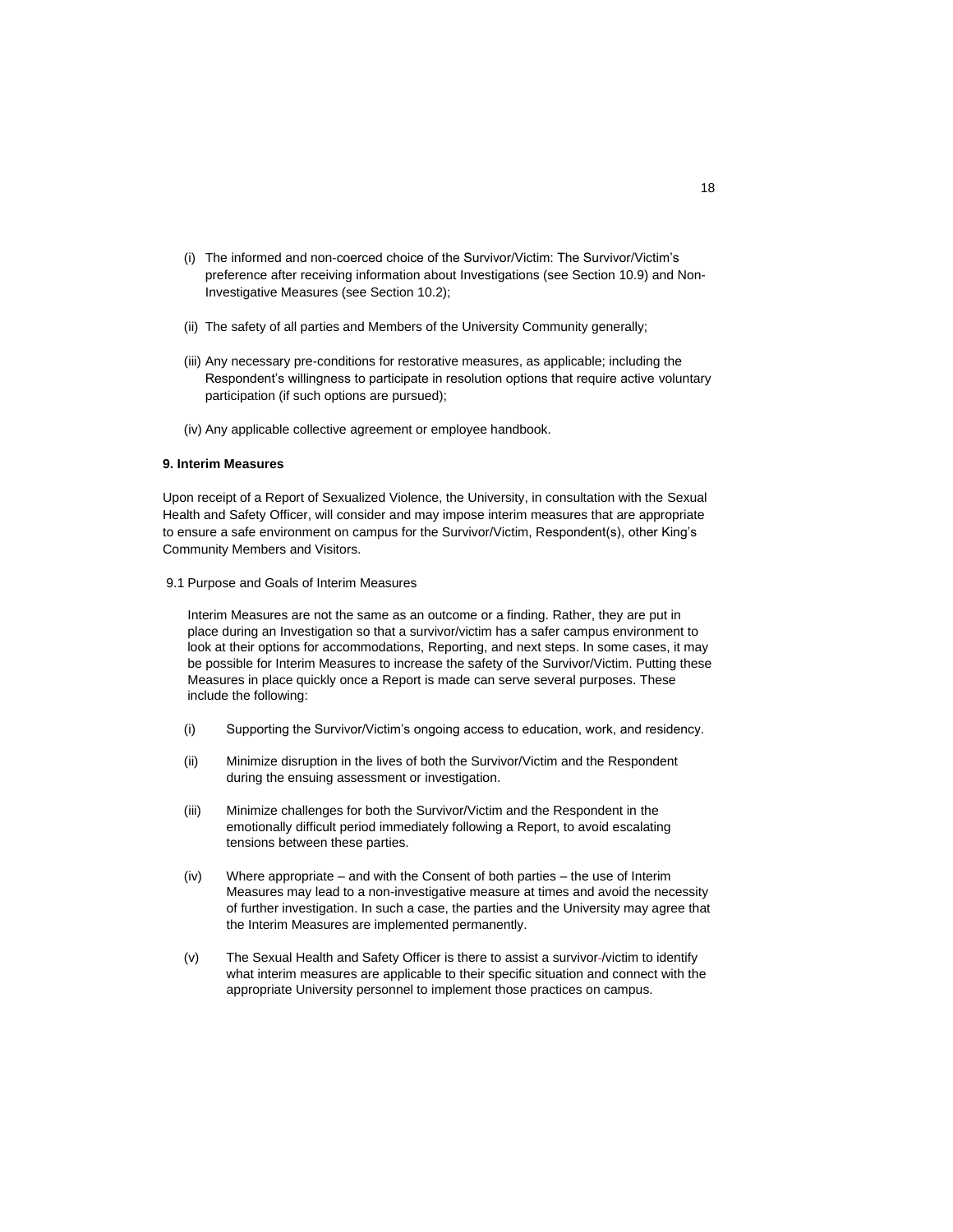9.2 Interim measures may include, but are not limited to the following:

- (i) A No-Contact Directive;
- (ii) Restriction or suspension of campus privileges;
- (iii) A Notice of Prohibition to alter or suspend a Respondent's access to all or part(s) of the University campus;
- (iv) Separation of academic and/or living situations of the Survivor/Victim and any Respondent;
- (v) Temporary administrative suspension;
- (vi) Other interim restrictions or measures permitted in relation to a Respondent under the University's Code of Conduct, College Regulations, and Policies and Procedures for the Prevention of Discrimination and Harassment as set out in the [Yellow Book](http://policies.ukings.ca/wp-content/uploads/2017/01/YellowBook.pdf),) as well as Residence Guidelines and the Athletics Code of Conduct.

### **10. Assessment, Non-Investigative Measures, and Investigation**

10.1 Upon receipt of a Report under section 8.3, the Sexual Health and Safety Officer will consult with the Survivor/Victim and determine whether the Report should be placed under Investigation or processed with Non-Investigative Measures (i.e. informal resolution with restorative measures). This decision will be made as soon as possible and within 10 University business days given the considerations outlined in 8.3.

10.2. The Survivor/Victim will be notified in writing if the Sexual Health and Safety Officer determines that an Investigation or Non-Investigative measure is not feasible. The Sexual Health and Safety Officer will provide reasons for this determination and provide the Survivor/Victim the option of discussing the decision in person.

10.3 Every Survivor/Victim has the right not to participate in an Investigation, or to participate selectively in order to maintain a sense of personal comfort and safety. In any event, a Survivor/Victim is still entitled to access available supports and receive appropriate accommodations as outlined in this policy.

10.4 All Investigations will be conducted in accordance with principles of procedural fairness including the following:

(i) the Survivor/Victim and Respondent will receive written notice of the investigation, with an option for an in-person discussion;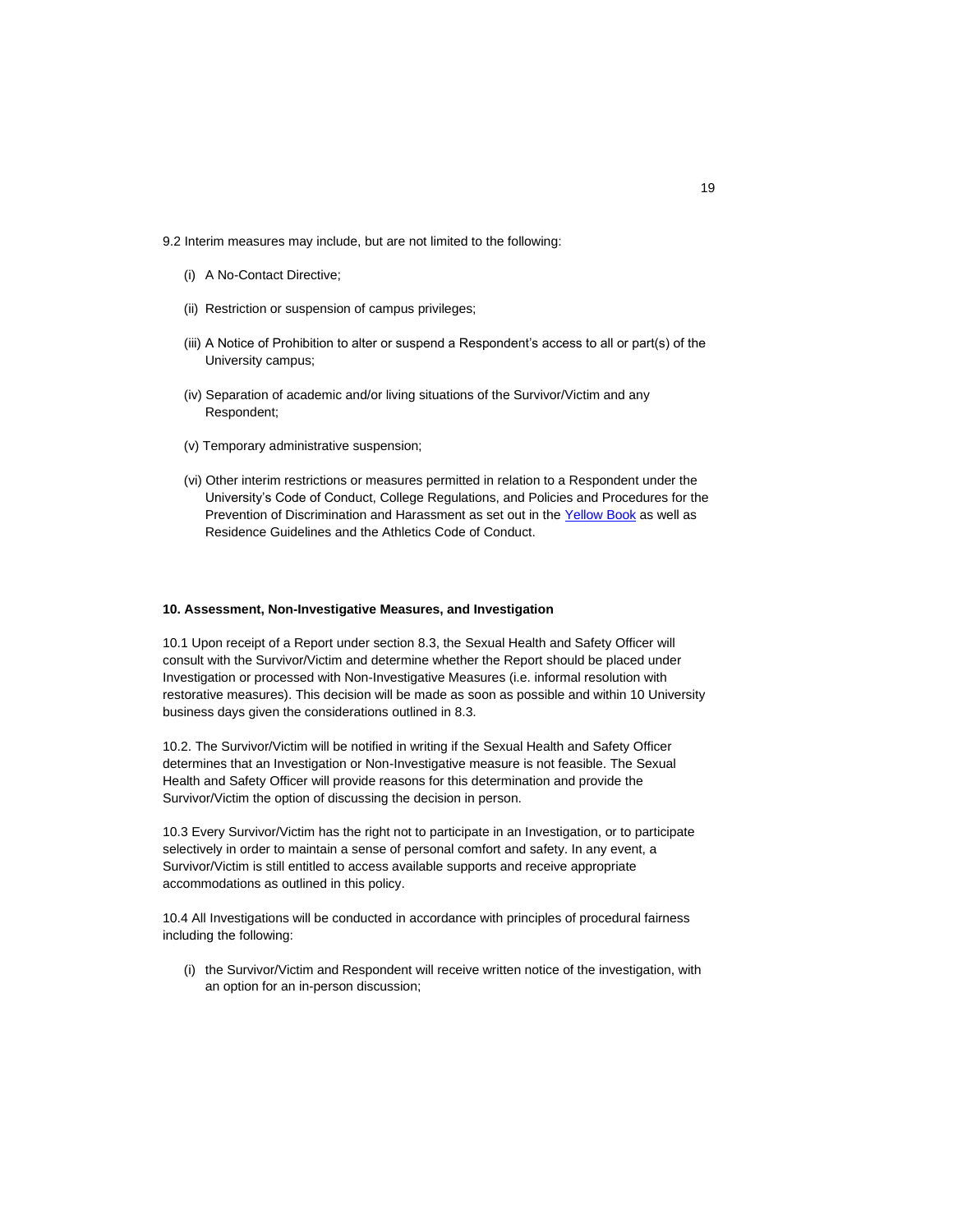- (ii) the Respondent will know the nature of the allegations and be given an opportunity to respond to the allegations;
- (iii) the Survivor/Victim, Respondent, and any other witness(es) can be assisted at the investigation by a Support Person of their choice; and,
- (iv) the Respondent has the right to be apprised of, and to respond to, any new information obtained during the Investigation
- (v) The SVPRO will provide notifications and updates on the progress of the Report to all parties and be a point of communication for questions.

10.5 At any point, the Survivor/Victim may request, through the Sexual Health and Safety Officer, that an Investigation not proceed, be paused, or be discontinued. The University may investigate the Report to the best of its ability if there is a significant threat to the health and safety of Community Members.

10.6.1 If this is the case, the University will inform the Survivor/Victim in writing, with the option of an in-person discussion, and include their reason for pursuing a separate Investigation.

10.7 At any point during the Investigation process, Non-Investigative Measures (see Section 10.8.a) may begin if feasible under section 8.3.8.

#### 10. 8 Non-Investigative Measures:

a. If the Report proceeds under Non-Investigative Measures, the Sexual Health and Safety Officer will determine culturally sensitive

outcomes. Such outcomes will vary depending on the nature of the Report and may include but are not limited to the following:

- (i) Address of Impact: The Survivor/Victim communicates to the Respondent in writing or in person in order to address the impact of the Respondent's behaviour on the Survivor/Victim and their community;
- (ii) Apology and/or Statement of Accountability: The Survivor/Victim requests that the Respondent meaningfully communicate, in writing or in person, an apology to the Survivor/Victim and/or an acknowledgement of their behaviour and its impact on the Survivor/Victim and their community;
- (iii) Commitment to Changed Behaviour: The Survivor/Victim communicates to the Respondent, in writing or in person, the expectations they have of the Respondent's behaviour moving forward and the Respondent agrees, verbally and in writing, to commit to changing their behaviour in the outlined ways;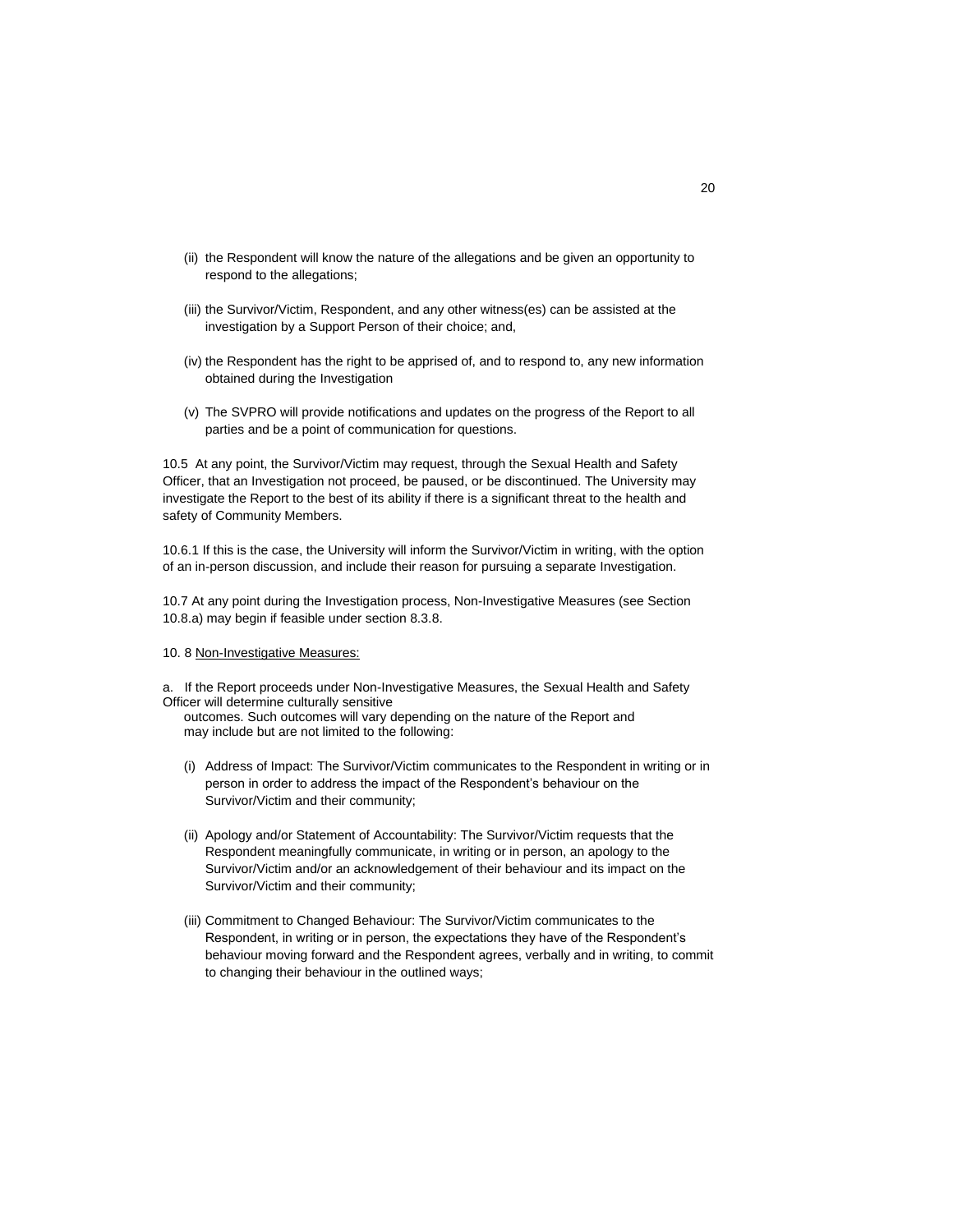- (iv) Facilitation: The Survivor/Victim requests that the Sexual Health and Safety Officer facilitates a discussion between themselves and the Respondent that is centred on constructive resolutions, addressing underlying causes of behaviour, and building a sense of community around shared community values;
- (v) Individual Accountability Measures: The Survivor/Victim requests, or the Respondent commits, to individual programming such as therapy;
- (vi) Other processes or interventions of a restorative nature.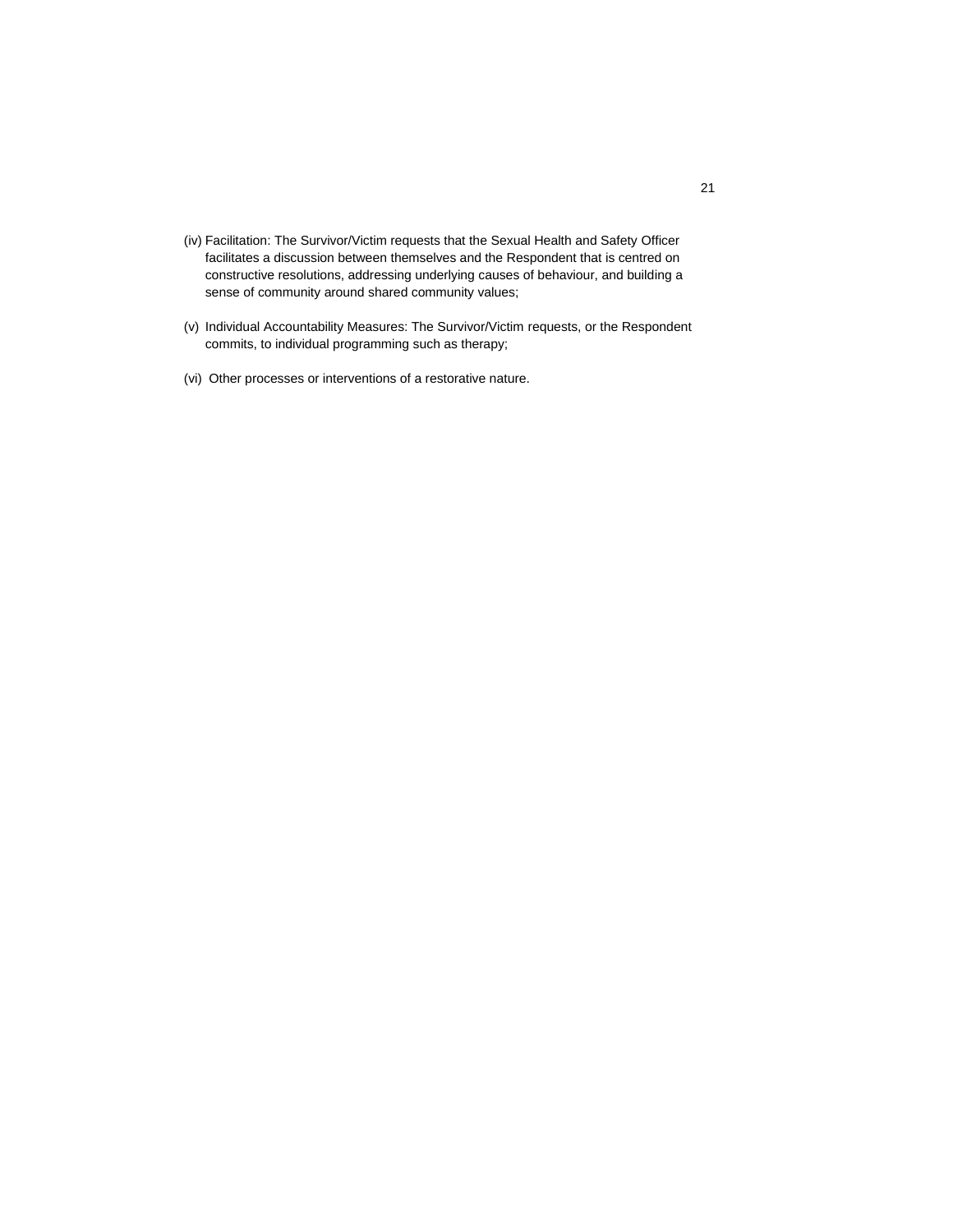- b. Where remedial or restorative outcomes are pursued, necessary pre-conditions for restorative measures will be met as applicable. These preconditions include the Respondent's willingness to participate in resolution options that require active voluntary participation (if such options are pursued);
- c. Further, the Respondent will be provided with the following:
	- (i) written notice that a Report has been brought against them and that at this time the Report will be proceeding under the Non-Investigative Measures;
	- (ii) a copy of the Report and this Policy; details of available resources for student Respondents and right to have present a Support Person of their choice throughout the process for employee Respondents;
	- (iii) a reminder that information learned under Non-Investigative Measures may be used if a Report subsequently moves to an Investigation;
	- (iv) a reminder that this Policy prohibits Retaliation.
- d. Where interim measures are required, the Sexual Health and Safety Officer will give written notice to the Respondent of any interim measures being imposed.
- e. The Sexual Health and Safety Officer will work with all applicable parties to identify outcomes desired and design processes to achieve those outcomes.
- f. Information shared by the Survivor/Victim and the Respondent under Non-Investigative Measures can be used if the matter subsequently proceeds under the Investigation. It will also be disclosed to outside parties, including police, if such disclosure is required by law.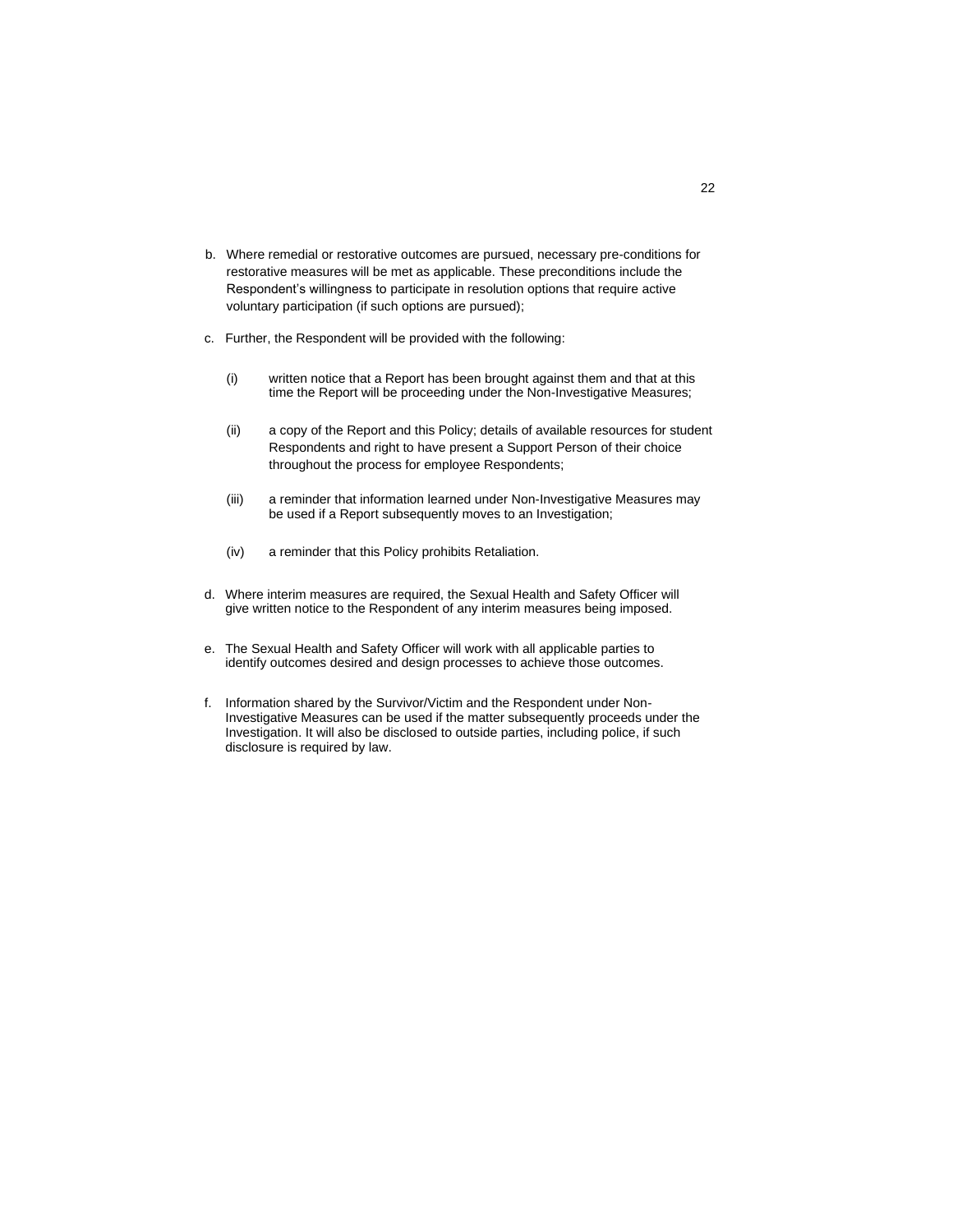g. If the Respondent is not willing to voluntarily participate in the desired remedial, or restorative outcomes, the Sexual Health and Safety Response Officer may, after considering the factors outlined in section 8.3 of this Policy, decide to proceed with an Investigation.

h. Where, after reasonable efforts have been made by the Survivor/Victim and the Sexual Health and Safety Officer to achieve the desired outcomes, those outcomes have still not been reached, the Sexual Health and Safety Officer may, after considering the factors outlined in section 8.3 of this Policy, decide to proceed with an Investigation.

10. 9 Investigations

- a. If the Report will proceed under an Investigation, the University will:
- (i) Provide written notice to the Respondent that a Report has been brought against them. That notice will include a copy of the Report, a copy of this Policy, details of procedures that will be followed, including the fact that an investigation will be proceeding. The notice will also include details of any interim measures imposed, support services available, the right to have present a Support Person of their choice throughout the process and a reminder that this Policy prohibits Retaliation.
- (ii) Provide the Respondent ten (10) University business days to provide a formal written response to the Report;
- (iii) Offer the Survivor/Victim the opportunity to receive a copy of the Respondent's written response to the Report, if one is received;
- (iv) Appoint an Investigator; and
- (v) Provide the Investigator with all materials submitted by the Survivor/Victim and the Respondent.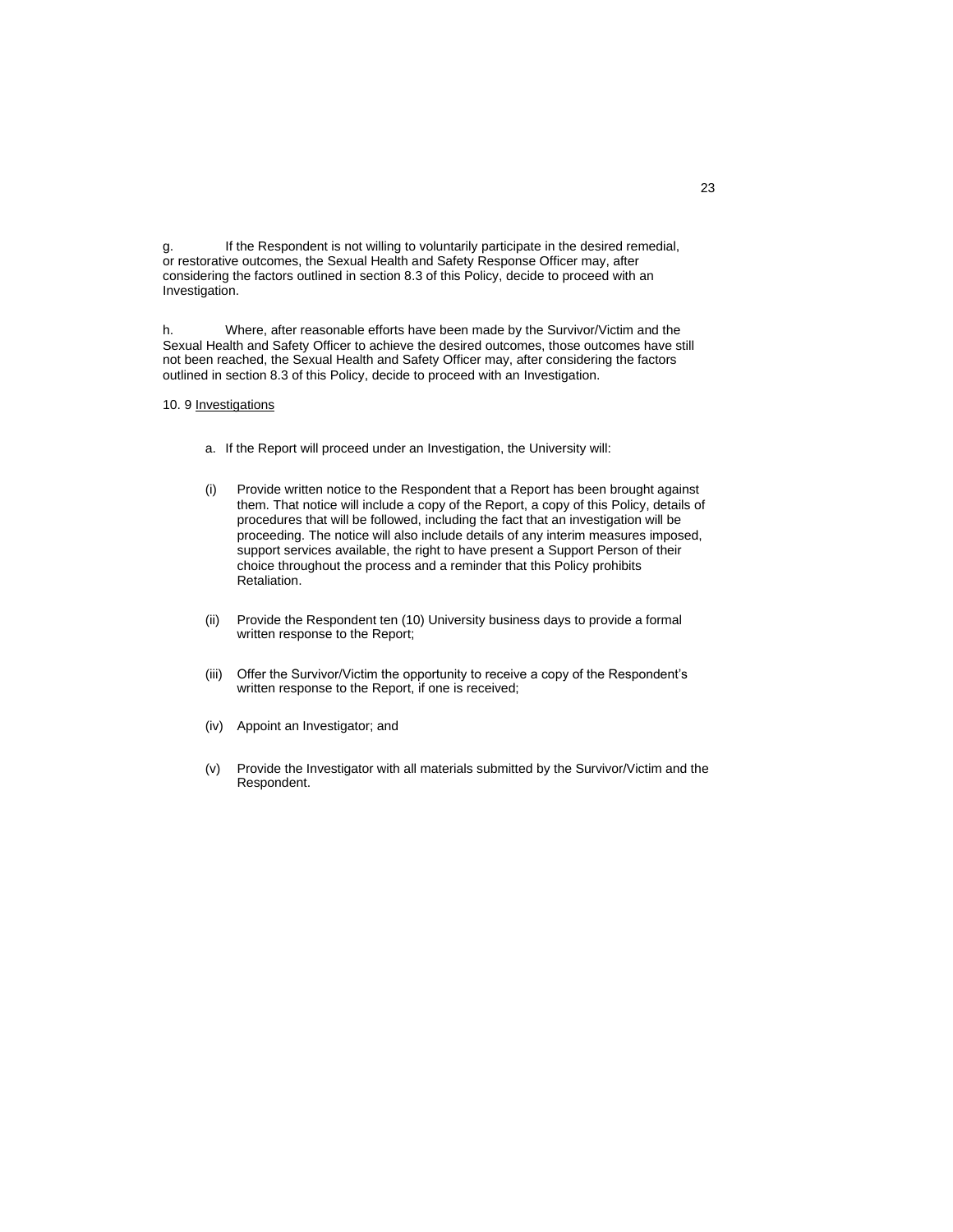- b. If the Respondent does not provide a written response to the Report, the Sexual Health and Safety Officer will provide written notice to the Respondent that the allegations in the Report are unchallenged and that the University will proceed on that basis.
- c. All steps under Investigation will be completed in a timely manner, having regard to the circumstances surrounding a particular Report, this Policy, and requirements of fairness and due process. Wherever possible, the Investigation, including the submission of the investigation Report, will be completed within 60 calendar days of the receipt of the materials by the Investigator pursuant to section 10.9.a(v) of this Policy.
- d. The Investigator will conduct the Investigation in a manner that is consistent with this procedure and the principles set out in section 3 of this Policy. This procedure requires the following:
	- (i) The Investigator will treat all information received in the course of the investigation in accordance with the Confidentiality provisions outlined in section 7 of this Policy and will remind all individuals involved in the investigation of those provisions.
	- (ii) The Investigator will give written notice to the Survivor/Victim and Respondent that the allegations set out in the Report will be investigated;
	- (iii) The Investigator will not require the Survivor/Victim to participate in the investigation but may, however, request additional clarifying information or evidence to supplement the Report or names of any potential witnesses.
	- (iv) Where the Survivor/Victim has received the Respondent's written response to the Report, the Survivor/Victim will be provided an opportunity to submit any additional information they wish to provide;
	- (v) The Respondent will be given a reasonable opportunity to attend an interview with the Investigator and to provide names of any potential witnesses;
	- (vi) Following each interview, the individual interviewed will be provided with a written summary of the interview and provided a reasonable opportunity to provide comments on the accuracy of the summary;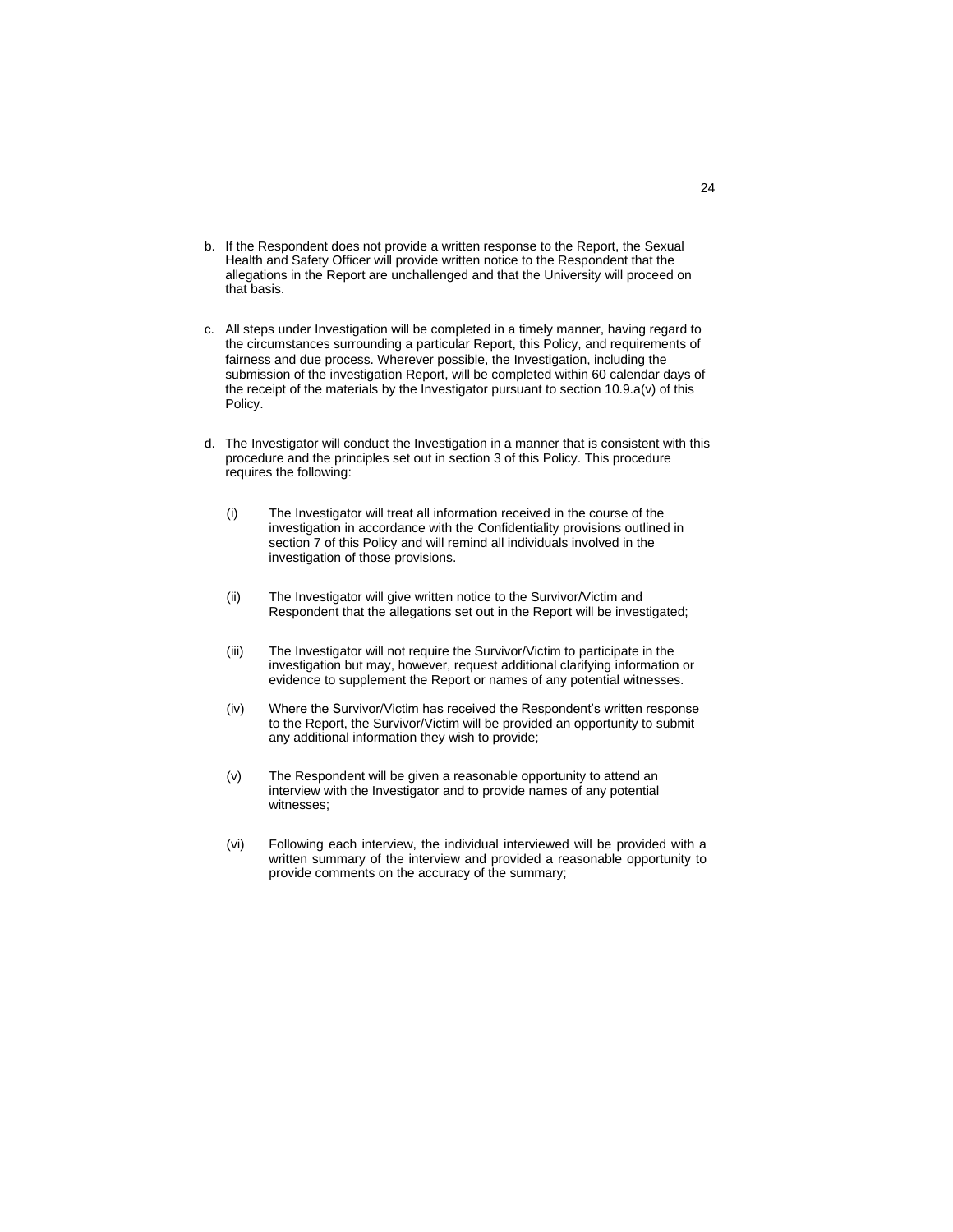- (vi) At the conclusion of the investigation, the Investigator will prepare a written confidential investigation Report that expresses an opinion as to whether or not, on a balance of probabilities (i.e. more likely than not), the Respondent has committed an act of Sexualized Violence against the Survivor/Victim and provide reasons for the opinion. Reasons will include opinions on credibility, a description of what information for consideration was accepted and was not, and a weighing of that information.
- (vii) 10.9 (vii) The Investigator will send the confidential investigation Report, which may be partially redacted to address any Confidentiality concerns, to the Sexual Health and Safety Officer to send to the Survivor/Victim and to the Respondent. When sending the Report, the Survivor/Victim and Respondent will be advised of available resources. The Survivor/ Victim and Respondent will have a maximum of seven (7) business days to provide written comments on the Report.
- (viii) The Sexual Health and Safety Officer, will then give a copy of these materials to the Sexualized Violence Outcomes Panel where the Survivor/Victim and Respondents are students and to the Equity Officer and/or the Vice-President where either the Survivor/Victim or Respondent is an employee.

### **11. Outcomes and Sanctions**

11.1 The Chair of the Sexualized Violence Policy Implementation Advisory Committee or Delegate will nominate three Committee members to form a Sexualized Violence Outcomes Panel each time an Investigation is conducted. To the extent possible, the composition of the Panel will include representation reflective of the Survivor/Victim and Respondent(s).

11.1.1 No member of the Panel shall have a Conflict of Interest with the Survivor/Victim or the Respondent(s). In the event that a Conflict of Interest is brought forward, the Chair will inform the Panel member and the Chair or Delegate will nominate another member from the Sexualized Violence Policy Implementation Advisory Committee.

11.2 The Panel will receive and review the Investigation Report, including documents received and reviewed by the Investigators to conduct their Report, submitted by the appointed Investigator in order to provide recommendations for outcomes and/or sanctions to the President or Delegate if there is a finding Sexualized Violence occurred, and to ensure procedural fairness.

11.2.1 Depending on the affiliation of the Respondent(s) to the University, possible outcomes and/or sanctions may include but are not limited to:

(i) Loss of privileges;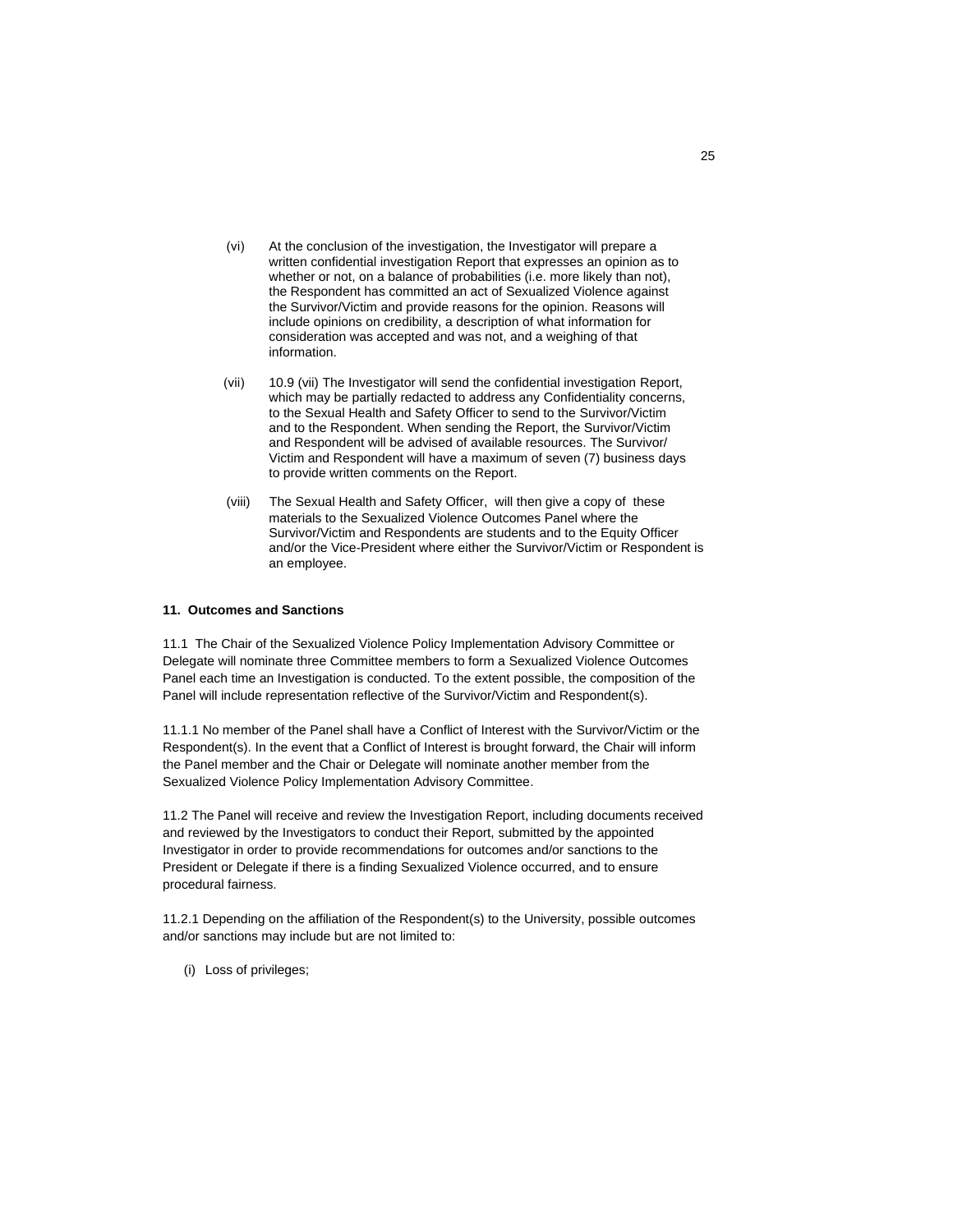- (ii) Conditions imposed on an individual's continued presence on campus;
- (iii) Other outcomes pursuant to the University of King's College Code of Conduct (Yellow Book);
- (iv) Other measures or accommodations as outlined in Section 6;
- (v) Restorative measures as suggested in Section 10.8.a;
- (vi) Other outcomes pursuant to applicable collective agreement or employee handbook.

11.3 The Survivor/Victim and the Respondent(s) may make a personal statement to the Panel in response to the Investigation Report.

11.4 Once the majority of the Panel have reached consensus, the Panel will submit a Report to the President or Delegate detailing their recommendations for outcomes and/or sanctions. The Sexual Health and Safety Officer will inform the Survivor/Victim of any outcomes and/or sanctions to be imposed. The President or Delegate will inform the Respondent(s) of any outcomes and/or sanctions to be imposed. Both the Survivor/Victim and Respondent(s) will receive copies of the Outcome Panel Report, which may be partially redacted to address any Confidentiality concerns.

11.5 The Sexual Health and Safety Officer will create a high-level summary after a Reporting process and outcome that does not name any of the individuals involved and removes any identifying information. The purpose of this high-level summary is not to focus on the incident of Sexualized Violence or individuals involved but rather what the Outcomes Panel weighed, considered, and placed importance on while coming to their decision. These summaries will be for members of the Sexualized Violence Policy Implementation Advisory Committee only to act as training and a guide towards consistency in decision making and best practices. These summaries will be kept confidential in accordance with this Policy and used only for training and to guide the Sexualized Violence Policy Implementation Advisory Committee towards best practices and consistency in decision making.

## **12. Appeals**

Appeals may be made to the Board of Discipline and Appeal, as outlined in the University of King's College Code of Conduct (*Yellow Book* appendix "Appeals and Discipline" (drawn from the By-laws, Rules and Regulations of the University of King's College (Blue Book) Part VII).

12.1 Grounds for Appeal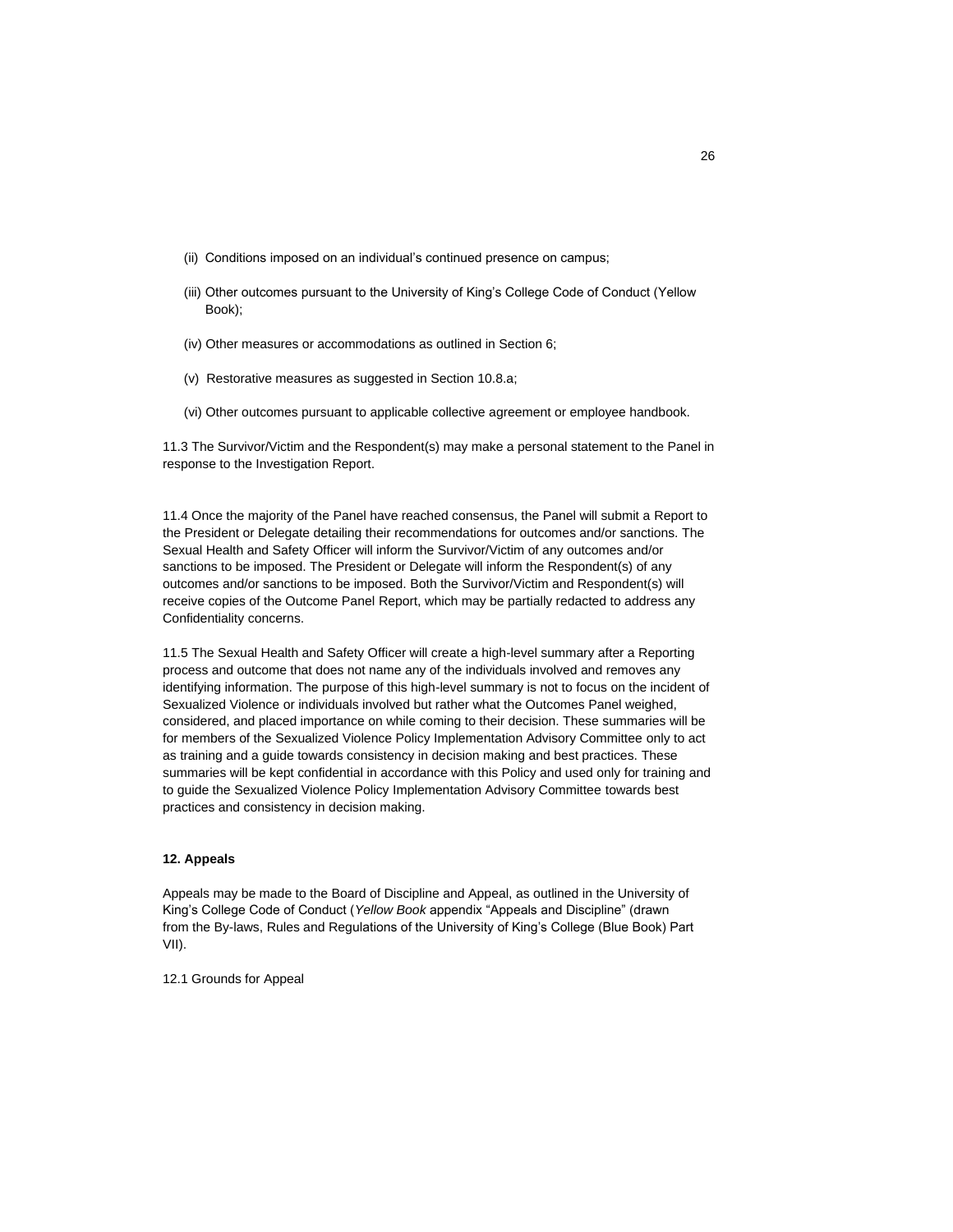12.1.1 A Respondent subject to sanctions following a decision under the policy may appeal the sanctions recommended by the Sexualized Violence Outcomes Panel if one or both of the following applies:

- (i) A denial of natural justice: A serious procedural error was made during the processing of the Report that caused prejudice to the Respondent and/or might have affected the final outcome;
- (ii) The decision is clearly unreasonable or unsupportable by the evidence.

12.1.2 A Survivor/Victim may appeal a finding and/or sanctions imposed by the Sexual Violence Hearing Panel if one or both of the following applies:

- (i) A denial of natural justice: A serious procedural error was made during the processing of the Report that caused prejudice to the Survivor/Victim and/or might have affected the final outcome;
- (ii) The decision and/or sanction are clearly unreasonable or unsupportable by the evidence.

### **13. Policy Review**

13.1 The University recognizes that Sexualized Violence on university campuses is an evolving issue. The University will revisit this policy, its associated resources and other related University policies as appropriate.

13.2 The University will review this policy within the first year and every two years as necessary thereafter, in consultation with constituencies, and will amend the policy as appropriate.

## **Appendix I: Other Applicable Policies**

Criminal Code of Canada Section 271 (Sexual Assault) - 273 (Aggravated Sexual Assault) See also Section 273.1 (Meaning of Consent) [http://laws-lois.justice.gc.ca/eng/acts/C-46/page-64.htm](http://laws-lois.justice.gc.ca/eng/acts/C-46/page-64.html#docCont)l#docCont

Dalhousie University Sexualized Violence Policy [www.dal.ca/dept/university\\_secretariat/policies/human-rights---equity/sexualized-vio](http://www.dal.ca/dept/university_secretariat/policies/human-rights---equity/sexualized-violence-policy.html)lencepolicy.html

University of King's College Yellow Book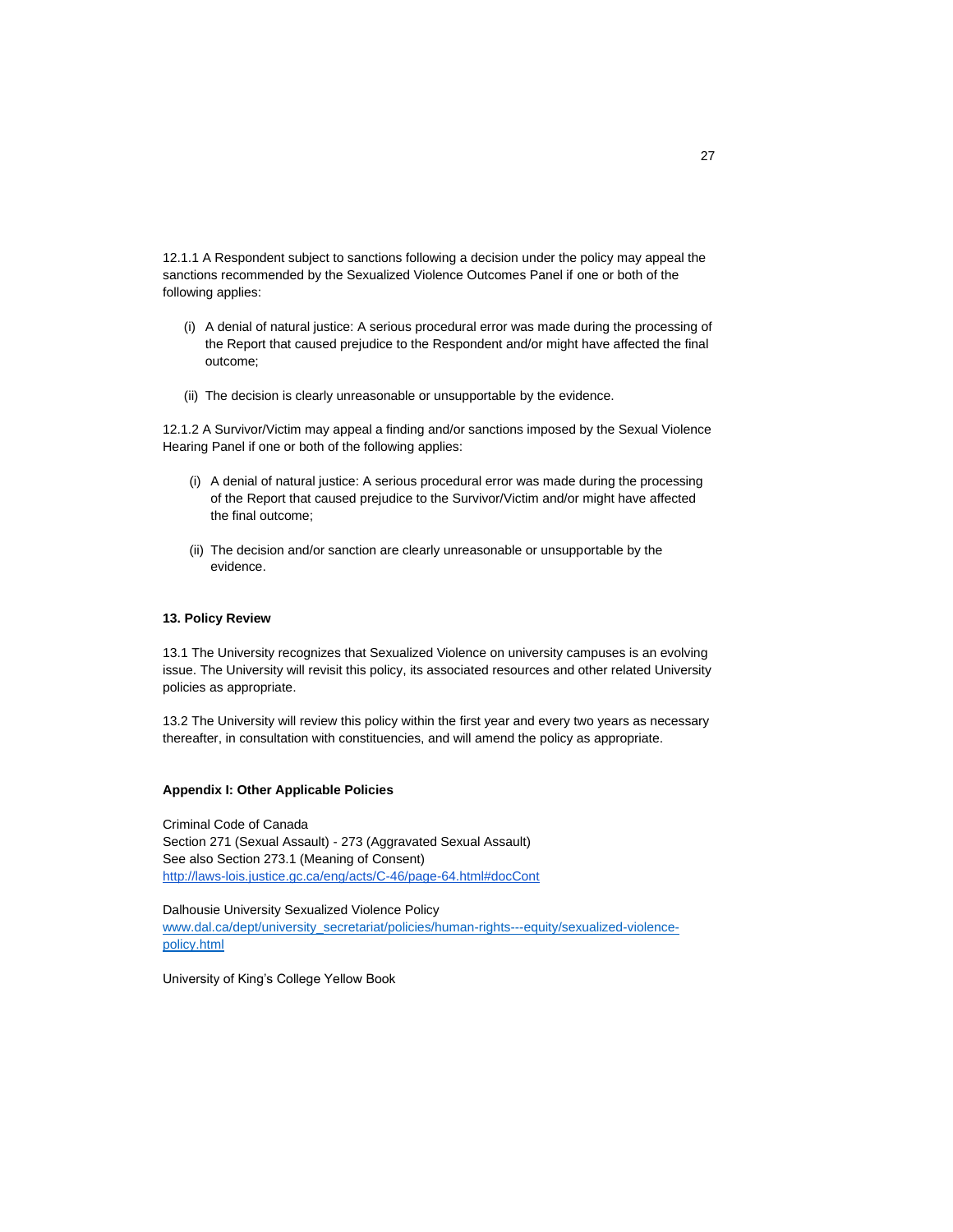- (i) University of King's College Code of Conduct (page 4)
- (ii) Policy and Procedure for Prevention of Harassment (page 20)
- (iii) Policy and Procedures for Concerns Regarding Accessibility and Requests for Accommodation (page 28)

[http://policies.ukings.ca/wp-content/uploads/2017/01/Yell](http://policies.ukings.ca/wp-content/uploads/2017/01/YellowBook.pdf)owBook.pdf

Nova Scotia Human Rights Commission

Criminal Injuries Compensation Regulations [https://novascotia.ca/just/regulations/regs/v](https://novascotia.ca/just/regulations/regs/vrscomp.htm)rscomp.htm

## **Appendix III: Confidentiality Agreement for Sexualized Violence Policy Implementation Advisory Committee**

## **Confidentiality Agreement**

## **University of King's College Sexualized Violence Awareness, Prevention and Response Policy Policy Implementation Advisory Committee / Outcomes Panel Members**

The University of King's College recognizes that Confidentiality is key to creating an environment and culture where people who have experienced Sexualized Violence feel safe to disclose their experience and seek support and accommodation.

Members of the Sexualized Violence Policy Implementation Advisory Committee will occasionally take part in Outcomes Panels, requiring that all information Reported under the Sexualized Violence Awareness, Prevention, and Response Policy (i.e. names, details, information and outcomes) will be kept confidential to the greatest extent possible. This Confidentiality is in accordance with the Freedom of Information and Protection of Privacy Act, and includes:

(i) Situations where members are given information but are ultimately unable to sit on the Outcomes Panel for reasons including practical constraints or Conflict of Interest;

(ii) Situations where members are given briefings on a Report and outcomes process. Committee members may not be able to maintain Confidentiality in situations such as the following:

(i) An individual is at risk of harming themselves and/or others;

(ii) There is a concern for the health, safety and security of the University community or the broader community;

(iii) There is a legal obligation to Report to authorities (e.g. incidents of Sexualized Violence involving a person under 16 years of age) or to cooperate in an extra-University judicial process.

Committee members will notify the Sexual Health and Safety Officer if they feel the need to disclose information received in the course of their work on the Policy Implementation Advisory Committee. The Officer will offer guidance regarding any such disclosures.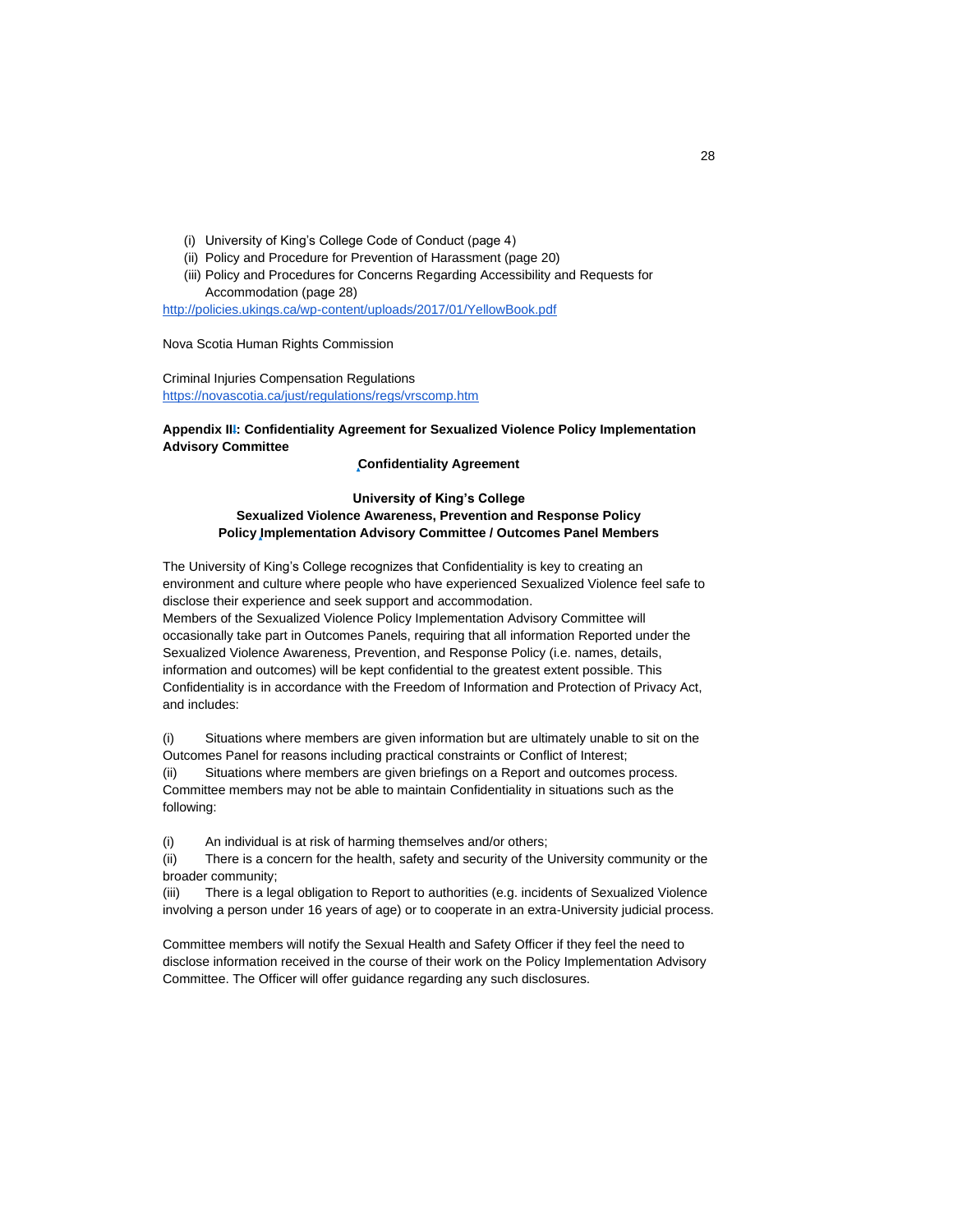In cases where Confidentiality cannot be maintained, the person who has disclosed an experience of Sexualized Violence will be notified of what information will be shared and with whom before the Confidentiality has been broken, where it is practical to do so. Efforts will be made to limit the amount of information that is shared and the number of individuals with whom it is shared.

Unauthorized breach of Confidentiality may result in a Committee member being removed from the Committee or other relevant consequence within University of King's College purview. This Agreement remains binding after the member completes their term on the Committee.

Committee member name: Committee member signature: Date:

## **Appendix III: General Confidentiality Agreement for the University of King's College Sexualized Violence Awareness, Prevention and Response Policy**

#### **University of King's College Sexualized Violence Awareness, Prevention and Response Policy Confidentiality Agreement**

#### **University of King's College**

The University of King's College recognizes that confidentiality is key to creating an environment and culture where people who have experienced sexualized violence feel safe to disclose their experience and seek support and accommodation. It is also integral to the procedural fairness all parties of a Sexualized Violence Policy Report are due.

As an individual who has had access to information and / or documents related to a Report of sexualized, you commit to keeping all such information and / or documents confidential to the greatest extent possible.Individuals may not be able to maintain confidentiality in situations such as the following:

- **(i)** An individual is at risk of harming themselves and/or others;
- **(ii)** There is a concern for the health, safety and security of the University community or the broader community;
- **(iii)**There is a legal obligation to report to authorities (e.g. incidents of sexualized violence involving a person under 16 years of age) or to cooperate in an extra-University judicial process.

Individuals will notify the Sexual Health and Safety Officer if they feel the need to disclose information learned in relation to Report documents. The Officer will offer guidance regarding any such disclosures.

Unauthorized breach of confidentiality may result in relevant consequence within University of King's College purview and policies.

This Agreement remains binding after the resolution of a Report.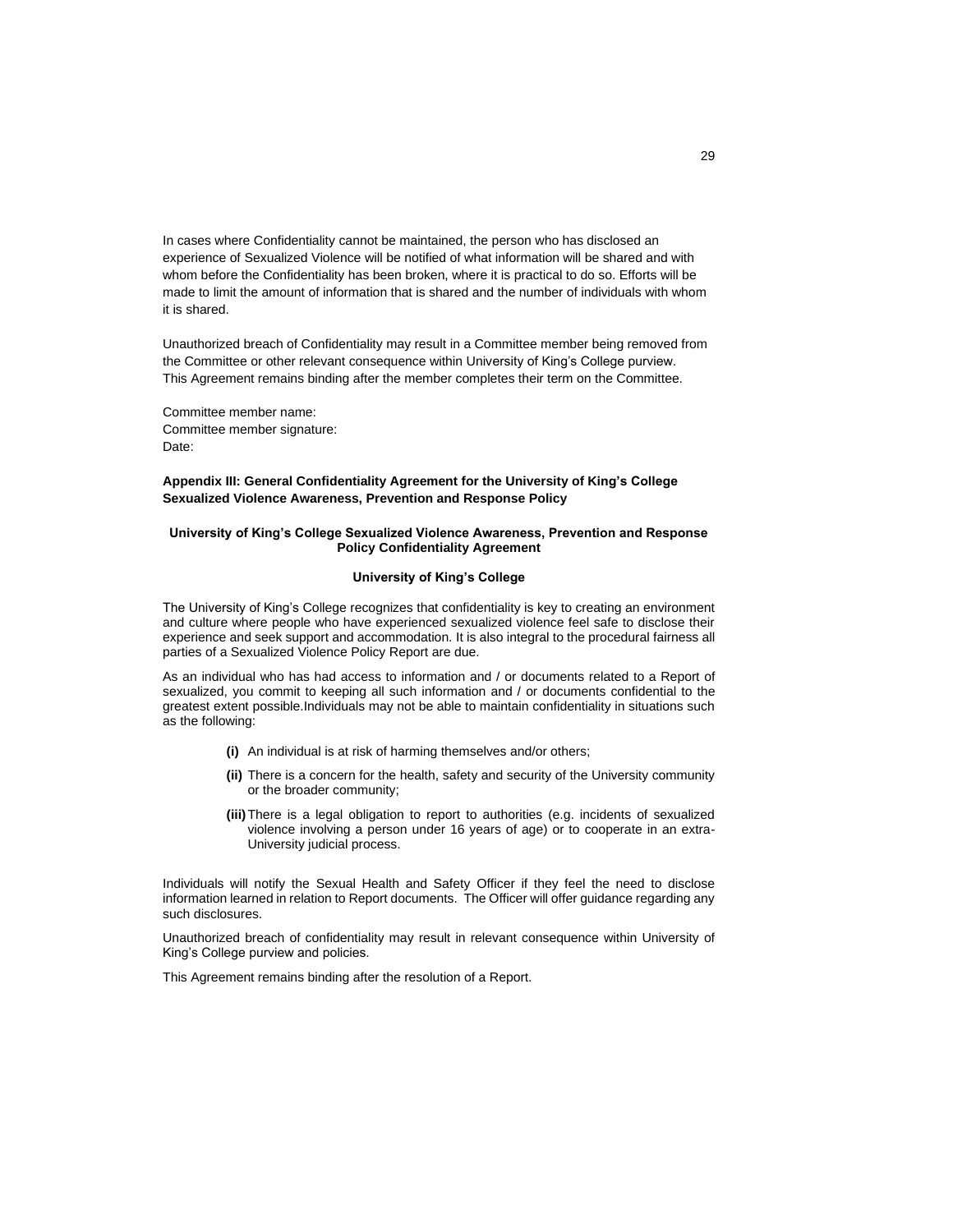Name: \_\_\_\_\_\_\_\_\_\_\_\_\_\_\_\_\_\_\_\_\_\_\_\_\_\_\_\_\_\_\_\_\_\_\_\_\_\_\_\_\_\_\_\_\_\_\_\_\_\_\_\_\_\_\_\_

Signature: \_\_\_\_\_\_\_\_\_\_\_\_\_\_\_\_\_\_\_\_\_\_\_\_\_\_\_\_\_\_\_\_\_\_\_\_\_\_\_\_\_\_\_\_\_\_\_\_\_\_\_\_\_

Date: \_\_\_\_\_\_\_\_\_\_\_\_\_\_\_\_\_\_\_\_\_\_\_\_\_\_\_\_\_\_\_\_\_\_\_\_\_\_\_\_\_\_\_\_\_\_\_\_\_\_\_\_\_\_\_\_\_

# **Appendix IV: Resource List**

| <b>Appendix IV: Resource List</b>                                                                                                                                                                                                       |                |                    | <b>Survivor/Victim</b> |                                          |                          |            |
|-----------------------------------------------------------------------------------------------------------------------------------------------------------------------------------------------------------------------------------------|----------------|--------------------|------------------------|------------------------------------------|--------------------------|------------|
|                                                                                                                                                                                                                                         |                |                    |                        |                                          |                          |            |
| <b>Resource</b>                                                                                                                                                                                                                         | <b>Student</b> | Faculty<br>& Staff | <b>Visitor</b>         | <b>UKC</b><br>Community<br><b>Member</b> | <b>Support</b><br>Person | Respondent |
| <b>Medical</b>                                                                                                                                                                                                                          |                |                    |                        |                                          |                          |            |
| <b>Avalon SANE</b><br>Response Line<br>902-425-0122<br>avaloncentre.ca/<br>Available 24/7.<br>Post-sexualized violence<br>medical care.<br>Serves: All Genders<br>(Including Trans) and All<br>Ages.                                    |                |                    |                        | ✔                                        |                          |            |
| <b>Avalon SANE</b><br><b>Business Line</b><br>902-422-6503<br>avaloncentre.ca/<br>Mon.-Fri: 8.30am-<br>12.30pm; 1:30pm-4.30pm<br>Post-sexualized violence<br>medical care.<br>Serves: All Genders<br>(Including Trans) and All<br>Ages. |                |                    |                        |                                          |                          |            |
| <b>EHS</b><br>911                                                                                                                                                                                                                       |                |                    |                        |                                          |                          |            |
| Dalhousie Health and<br>Wellness<br>902-494-2171<br>www.dal.ca/<br>campus_life/health-and-<br>wellness.html<br>Serves: King's and<br><b>Dalhousie Students</b>                                                                          |                |                    |                        |                                          |                          |            |
| Dal Purple Folder                                                                                                                                                                                                                       |                |                    |                        |                                          |                          |            |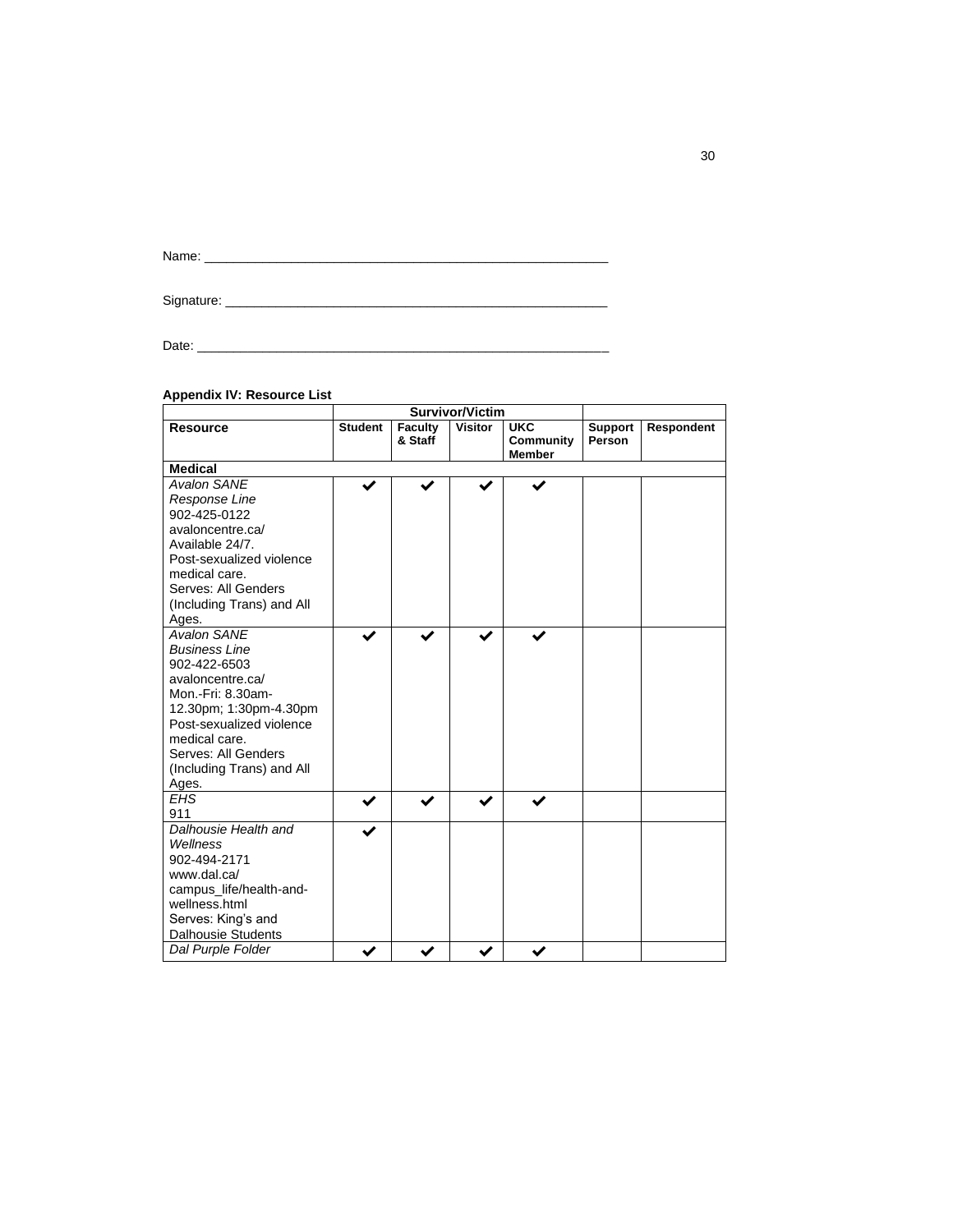| A list of Dal and                 |  |  |  |  |
|-----------------------------------|--|--|--|--|
| community resources for           |  |  |  |  |
| survivors/victims                 |  |  |  |  |
| <b>Halifax Sexual Health</b>      |  |  |  |  |
| Centre                            |  |  |  |  |
| 902-455-9656                      |  |  |  |  |
| hshc.ca/                          |  |  |  |  |
| Serves: All Genders,              |  |  |  |  |
| LGBTTQQIAAP positive,             |  |  |  |  |
| Youth and Adults.                 |  |  |  |  |
| <b>Mental Health/</b>             |  |  |  |  |
| <b>Counselling</b>                |  |  |  |  |
| <b>Mental Health</b>              |  |  |  |  |
| <b>Mobile Crisis Unit</b>         |  |  |  |  |
| 902-429-8167 or                   |  |  |  |  |
| 1-888-429-8167 (toll-free)        |  |  |  |  |
| Available 24/7.                   |  |  |  |  |
|                                   |  |  |  |  |
| Serves: Children, Youth,          |  |  |  |  |
| and Adults who are                |  |  |  |  |
| experiencing mental health        |  |  |  |  |
| distress or crisis.<br><b>EHS</b> |  |  |  |  |
|                                   |  |  |  |  |
| 911                               |  |  |  |  |
| Dalhousie Health and              |  |  |  |  |
| Wellness                          |  |  |  |  |
| 902-494-2171                      |  |  |  |  |
| www.dal.ca/                       |  |  |  |  |
| campus_life/health-and-           |  |  |  |  |
| wellness.html                     |  |  |  |  |
| Serves: King's and                |  |  |  |  |
| <b>Dalhousie Students</b>         |  |  |  |  |
| PEGaSUS                           |  |  |  |  |
| 902-494-2704                      |  |  |  |  |
| HRES@dal.ca                       |  |  |  |  |
| www.dal.ca/dept/hres/sexu         |  |  |  |  |
| al-violence/pegasus.html          |  |  |  |  |
| Psycho-Educational Group          |  |  |  |  |
| Serves: All Genders               |  |  |  |  |
| (Including Trans)                 |  |  |  |  |
| Dalhousie Blue Folder             |  |  |  |  |
| www.dal.ca/campus_life/h          |  |  |  |  |
| ealth-and-wellness/faculty-       |  |  |  |  |
| staff/blue-folder.html            |  |  |  |  |
| A list of resources at Dal        |  |  |  |  |
| and in the community for          |  |  |  |  |
| students in distress              |  |  |  |  |
| <b>Avalon Sexual Assault</b>      |  |  |  |  |
| Centre                            |  |  |  |  |
| 902-422-4240                      |  |  |  |  |
| avaloncentre.ca/                  |  |  |  |  |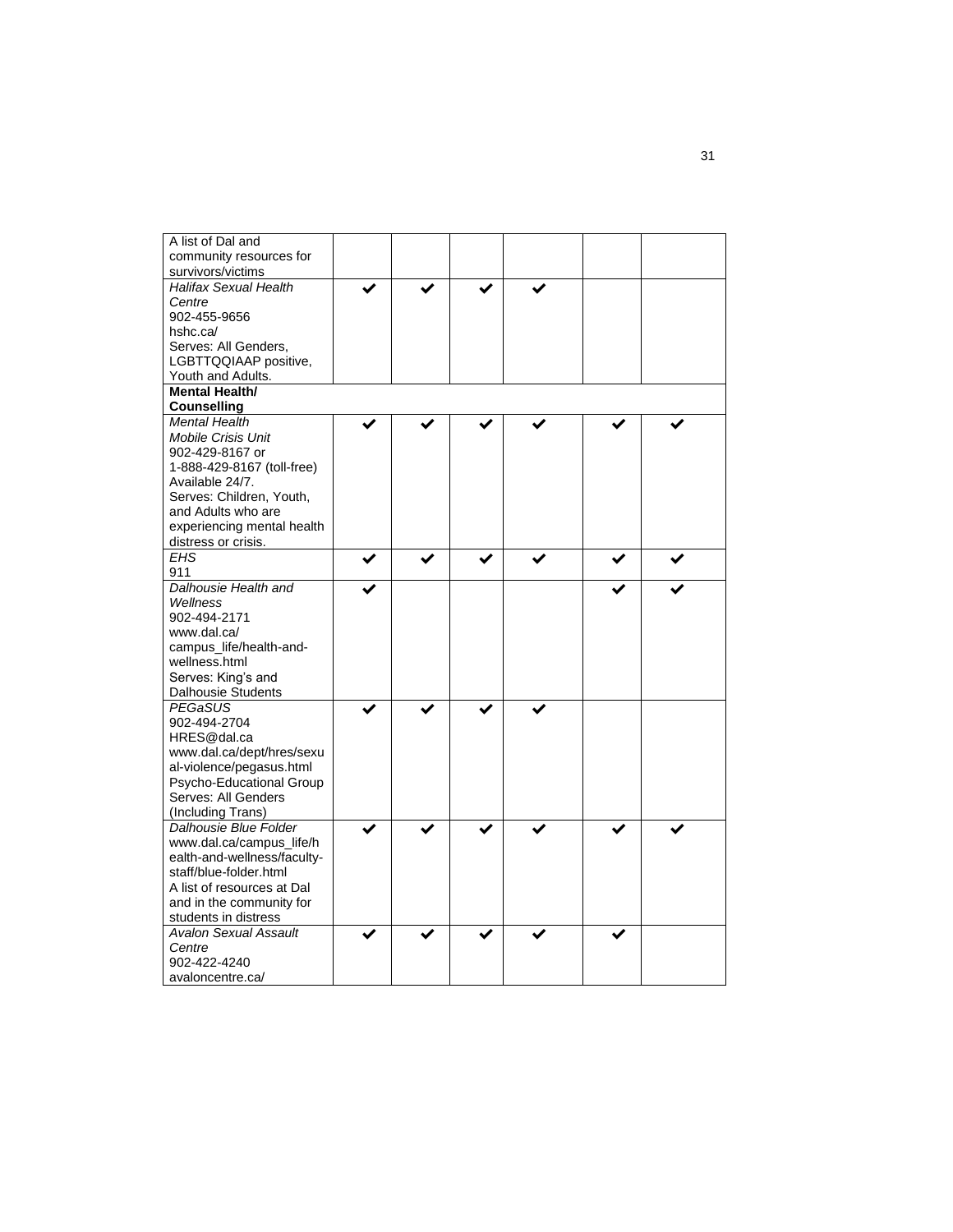| Individual and Group<br>Counselling<br>Serves: Female and<br>Transgender<br>Survivor/Victims; Support<br>Persons.                                                                                                                                                       |  |  |  |
|-------------------------------------------------------------------------------------------------------------------------------------------------------------------------------------------------------------------------------------------------------------------------|--|--|--|
| Robert S. Wright<br>902-491-4286<br>www.robertswright.ca/<br>Services: Man Talk (Group<br><b>Counselling for Male</b><br>Survivor/Victims);<br>Individual Therapy for<br>Individuals and Families;<br><b>Free Counselling Clinics</b><br>for Low Income<br>Individuals. |  |  |  |
| NS Mi'kmaq Crisis and<br>Referral Line<br>1-855-379-2099 (toll-free)<br>www.eskasonimentalhealt<br>h.org/<br>Available 24/7<br>Serves: NS Mi'kmaq.                                                                                                                      |  |  |  |
| <b>Hope for Wellness</b><br>1-855-242-3310<br>www.hopeforwellness.ca/<br>24/7 mental health and<br>crisis intervention<br>Serves: Indigenous<br>Canadians.                                                                                                              |  |  |  |
| New Start (Dartmouth)<br>902-423-4675<br>www.newstartcounselling.c<br>а<br>Services: individual and<br>group counselling for<br>female survivors/victims:<br>individual and group<br>counselling for male<br>respondents.                                               |  |  |  |
| Bridges (Truro)<br>902-897-6665<br>www.bridgesinstitute.org/<br>Services: anger<br>management and domestic<br>abuse counselling for male<br>respondents; individual<br>counselling for their<br>partners.                                                               |  |  |  |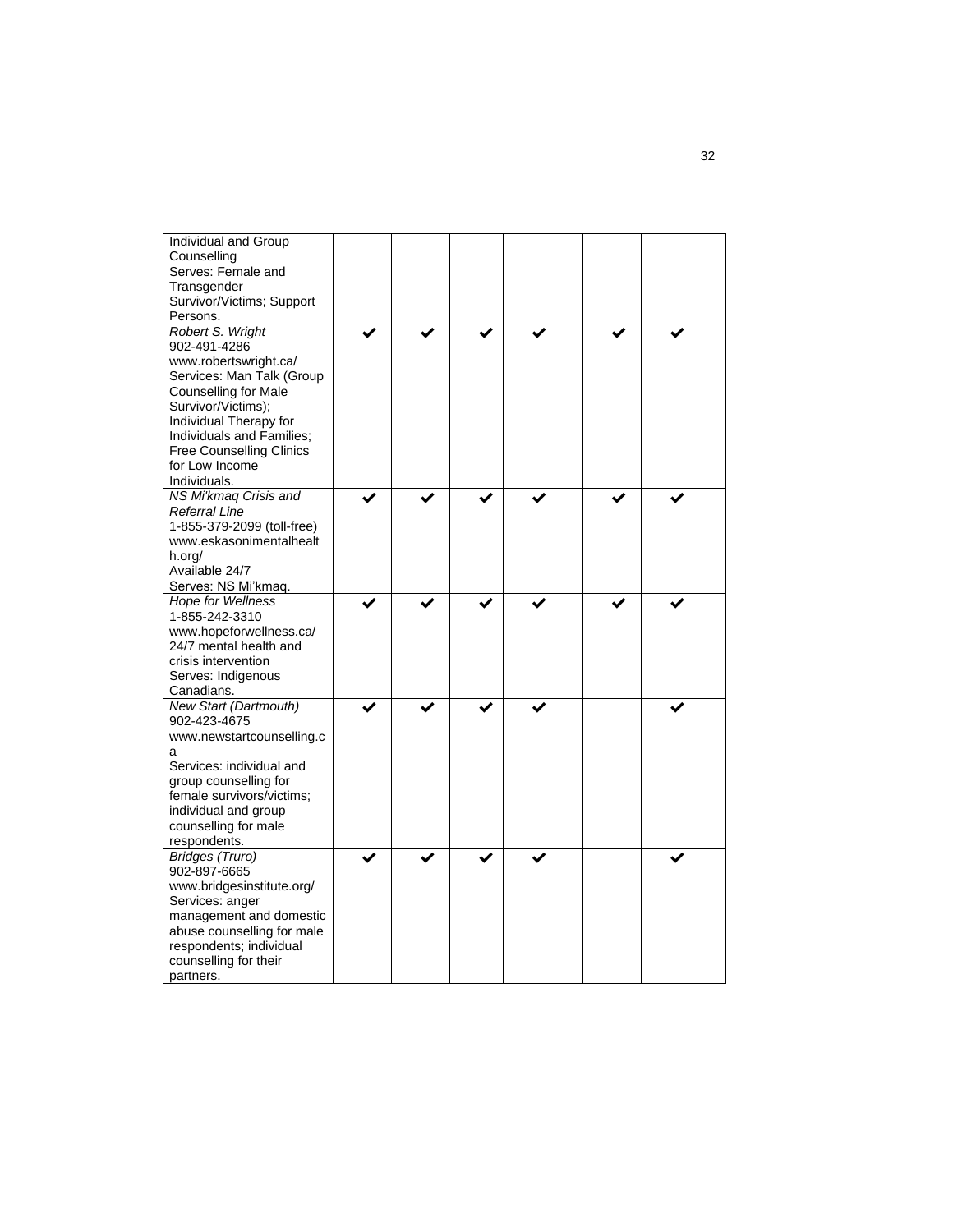| Legal                                                                                                                                                                                                                  |  |  |  |
|------------------------------------------------------------------------------------------------------------------------------------------------------------------------------------------------------------------------|--|--|--|
| Halifax Regional Police -<br>Emergency<br>911                                                                                                                                                                          |  |  |  |
| King's Security<br>902-430-7938                                                                                                                                                                                        |  |  |  |
| Halifax Regional Police -<br>Non-Emergency<br>902-490-5020                                                                                                                                                             |  |  |  |
| Dal Security<br>902-494-4109<br>(Emergency)<br>494-6400 (General)<br>www.dal.ca/dept/facilities/s<br>ervices/security-<br>services/contact.html<br>Services: Can assist with<br>police reporting options.              |  |  |  |
| Legal Advice for Sexual<br>Assault Survivors Program<br>211<br>novascotia.ca/sexualassau<br>Itlegaladvice/<br>Services: Free legal advice<br>to sexualized violence<br>survivors/victims                               |  |  |  |
| <b>Victim Services</b><br>902-424-3309 or<br>1-888-470-0773 (toll-free)<br>novascotia.ca/just/victim_S<br>ervices/<br>Services: support to child<br>and adult victims of crime<br>and criminal injuries<br>counselling |  |  |  |
| Dal Legal Aid Service<br>902-423-8105<br>www.dal.ca/faculty/law/dla<br>s.html<br>Serves: Those who would<br>not otherwise be able to<br>obtain legal advice.                                                           |  |  |  |
| <b>Peer Support</b>                                                                                                                                                                                                    |  |  |  |
| Duty Don<br>902-233-1994<br>Available Every Day 4pm-<br>8am.                                                                                                                                                           |  |  |  |
| Dean-on-call<br>902-499-0071                                                                                                                                                                                           |  |  |  |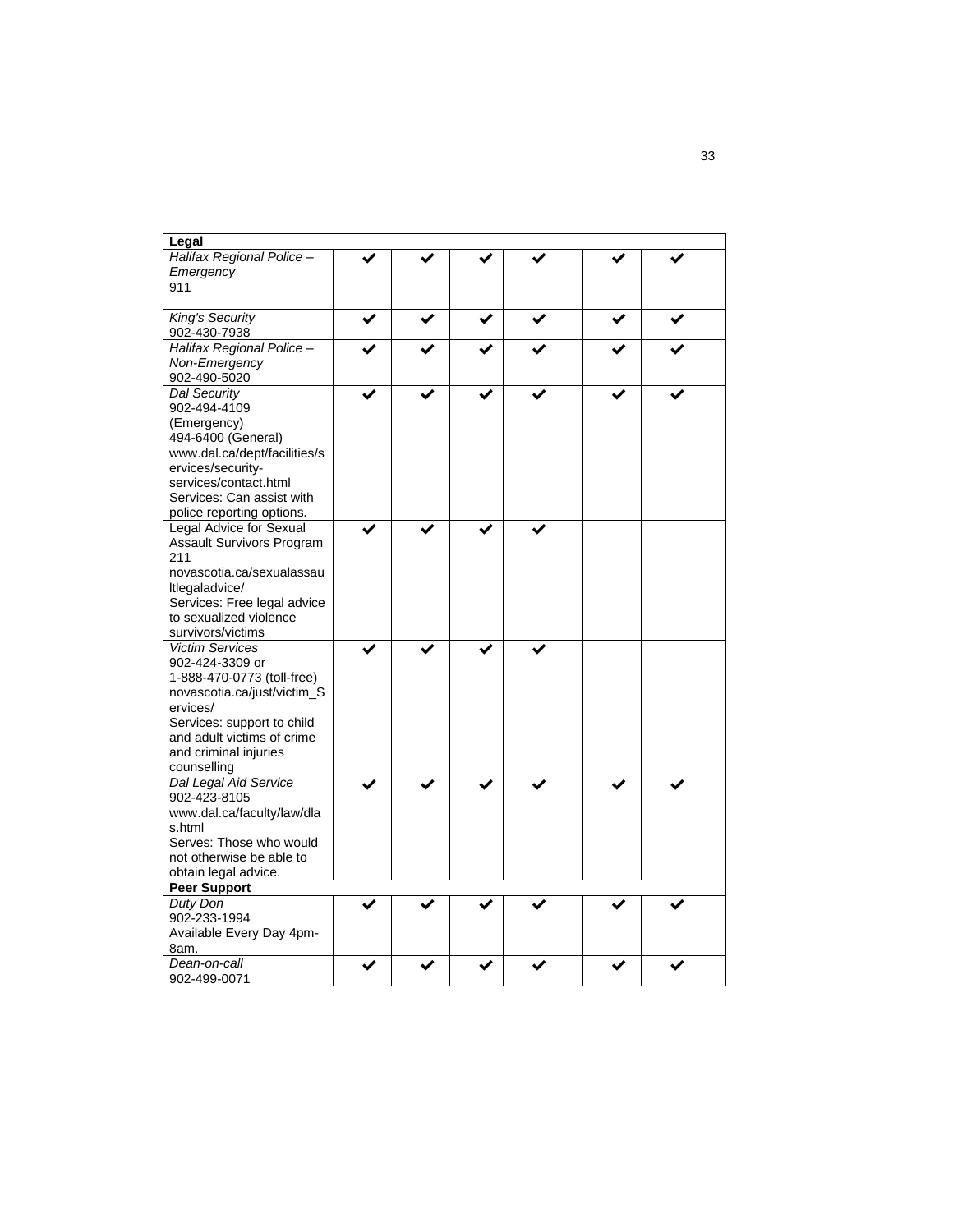| Available Every Day 4pm-               |  |  |  |
|----------------------------------------|--|--|--|
| 8am.                                   |  |  |  |
| Dean of Students                       |  |  |  |
| Katie Merwin                           |  |  |  |
| katie.merwin@ukings.ca                 |  |  |  |
| 902-422-1271 ext. 131                  |  |  |  |
| Mon.-Fri. 9am-5pm                      |  |  |  |
| Sexual Assault and                     |  |  |  |
| <b>Harassment Phoneline</b>            |  |  |  |
| 902-425-1066                           |  |  |  |
| dsu.ca/survivorsupport                 |  |  |  |
| Every Day 12pm-12am                    |  |  |  |
| Anonymous active                       |  |  |  |
| listening and support                  |  |  |  |
| Serves: survivors/victims              |  |  |  |
| and those affected by                  |  |  |  |
| sexualized violence.                   |  |  |  |
| South House                            |  |  |  |
| Sexual and Gender                      |  |  |  |
| <b>Resource Centre</b><br>902-494-2432 |  |  |  |
| southhousehalifax.ca/                  |  |  |  |
| Serves: women and all                  |  |  |  |
| people dealing with                    |  |  |  |
| oppression based on their              |  |  |  |
| sexuality; LGBTTQQIAAP                 |  |  |  |
| Positive.                              |  |  |  |
| <b>Peer Support Workers</b>            |  |  |  |
| Select office hours on                 |  |  |  |
| weekdays                               |  |  |  |
| Patrol                                 |  |  |  |
| 902-225-4119                           |  |  |  |
| <b>Equity Services</b>                 |  |  |  |
| King's Equity Officer                  |  |  |  |
| Dal Human Rights &                     |  |  |  |
| <b>Equity Services</b>                 |  |  |  |
| Melissa MacKay                         |  |  |  |
| 902-494-2704                           |  |  |  |
| melissa.mackay@dal.ca                  |  |  |  |
| Dal Ombudsperson                       |  |  |  |
| 902-494-2665                           |  |  |  |
| ombuds@dal.ca                          |  |  |  |
| www.dal.ca/campus_life/sa              |  |  |  |
| fety-respect/student-rights-           |  |  |  |
| and-responsibilities/where-            |  |  |  |
| to-get-                                |  |  |  |
| help/ombudsperson.html                 |  |  |  |
| King's Employee<br>Assistance Program  |  |  |  |
|                                        |  |  |  |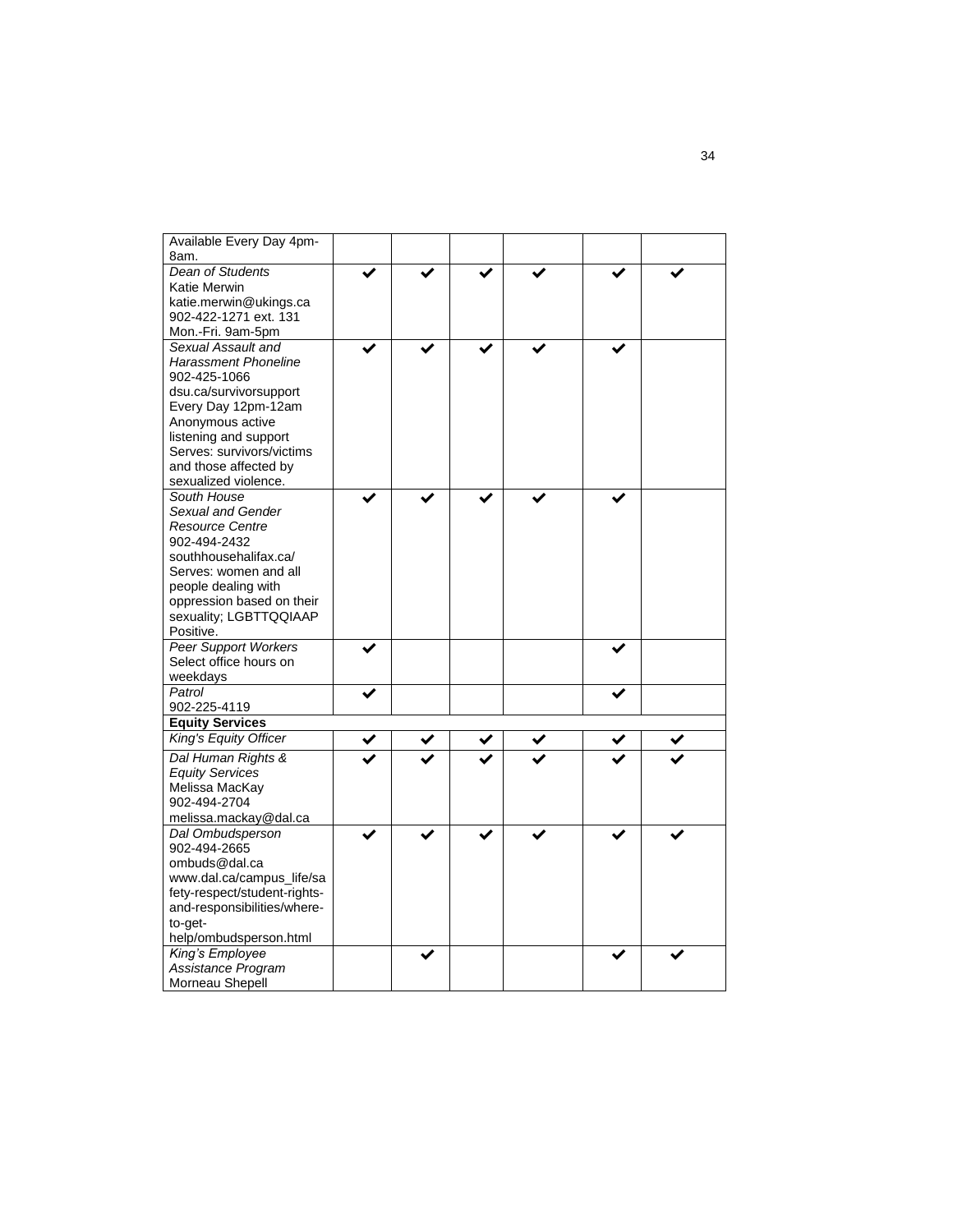| 1.844.880.9142                   |  |  |  |
|----------------------------------|--|--|--|
| www.morneaushepell.com/          |  |  |  |
| ca-en                            |  |  |  |
| Academic                         |  |  |  |
| Dr. Sue Dodd                     |  |  |  |
| Associate Director of FYP        |  |  |  |
| 902-422-1271 ext. 209            |  |  |  |
| susan.dodd@ukings.ca             |  |  |  |
| Serves: FYP students             |  |  |  |
| <b>Dalhousie Student</b>         |  |  |  |
| <b>Accessibility Centre</b>      |  |  |  |
| access@dal.ca                    |  |  |  |
| 902-494-2836                     |  |  |  |
| www.dal.ca/campus_life/ac        |  |  |  |
| ademic-                          |  |  |  |
| support/accessibility.html       |  |  |  |
| <b>Black Student</b>             |  |  |  |
| <b>Advising Centre</b>           |  |  |  |
| Oluronke Taiwo                   |  |  |  |
| 902-494-2210                     |  |  |  |
| taiwooa@dal.ca                   |  |  |  |
| www.dal.ca/campus_life/co        |  |  |  |
| mmunities/black-student-         |  |  |  |
| advising.html                    |  |  |  |
| Serves: Black students of        |  |  |  |
| african descent.                 |  |  |  |
| <b>Indigenous Student Centre</b> |  |  |  |
| 902-494-8863                     |  |  |  |
| dal.ca/indigenous                |  |  |  |
|                                  |  |  |  |
| Serves: Indigenous<br>Students.  |  |  |  |
|                                  |  |  |  |
| <b>International Student</b>     |  |  |  |
| Services                         |  |  |  |
| 902-494-1566                     |  |  |  |
| international.centre@dal.c       |  |  |  |
| a                                |  |  |  |
| www.dal.ca/campus_life/int       |  |  |  |
| ernational-centre.html           |  |  |  |
| Serves: International            |  |  |  |
| Students.                        |  |  |  |
| <b>Shelters and Housing</b>      |  |  |  |
| <b>Bryony House</b>              |  |  |  |
| <b>Women and Children</b>        |  |  |  |
| <b>Shelter</b>                   |  |  |  |
| Shelter Number:                  |  |  |  |
| 902.423.7183;                    |  |  |  |
| 24 Hour Distress Line:           |  |  |  |
| 902.422.7650                     |  |  |  |
| info@bryonyhouse.ca              |  |  |  |
| http://www.bryonyhouse.ca        |  |  |  |